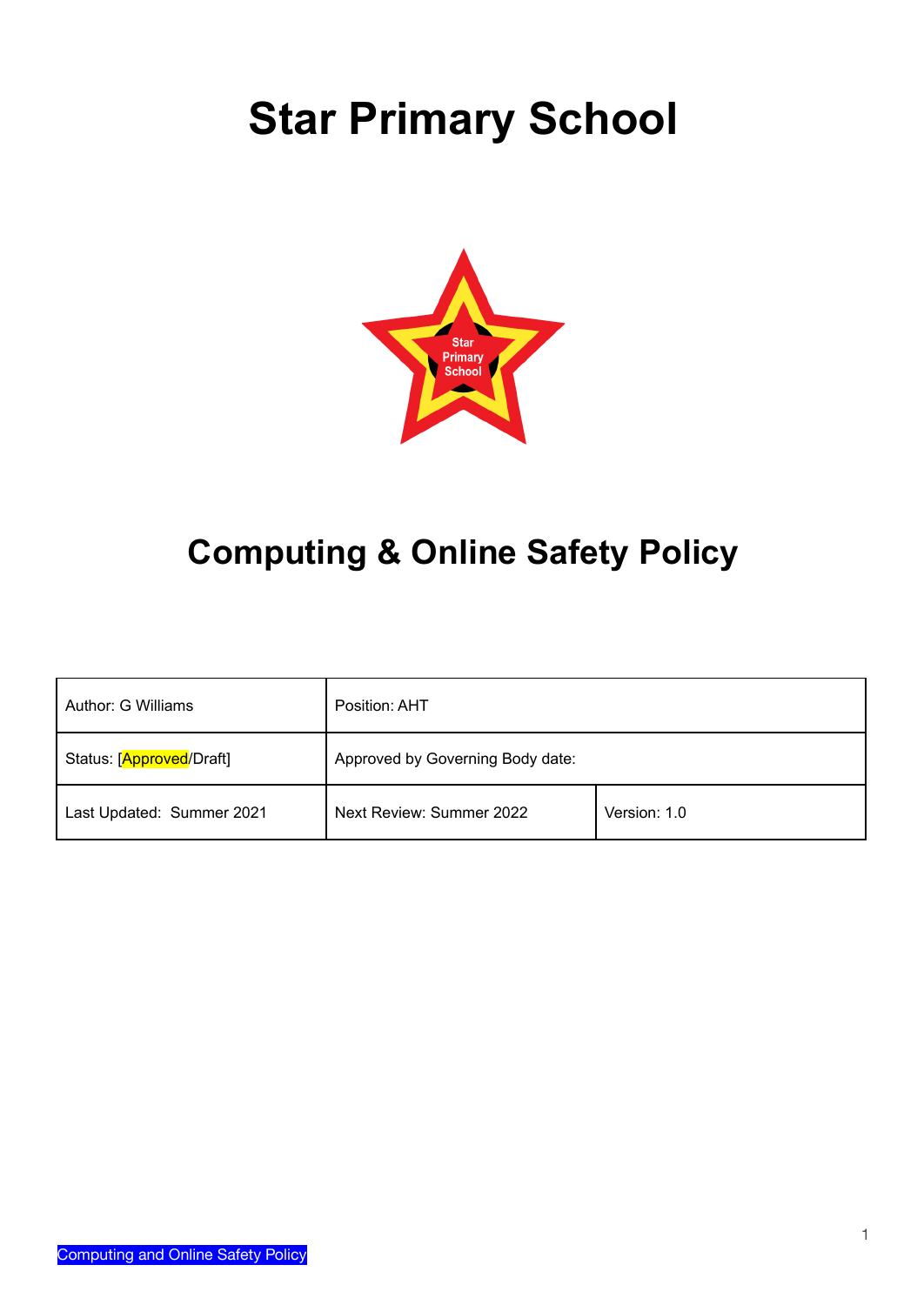# **Computing & Online Safety Policy**

### **Contents**

| Page 1         | Mission Statement & Policy Purpose                                                 |
|----------------|------------------------------------------------------------------------------------|
| Page 2         | Contents & Overview                                                                |
| Page 3         | Areas of Risk & Policy Scope                                                       |
| Pages $4-6$    | Responsibilities                                                                   |
| Page 7         | Complaints & Reviewing the Policy                                                  |
| Page 8         | Online Safety in the Curriculum                                                    |
| Page 9         | Training & Prevent Strategies                                                      |
| Page 10        | Conduct & Incident Management                                                      |
| Page $11 - 12$ | Managing the Computing Infrastructure                                              |
| Page 13 - 14   | Safe Network Usage                                                                 |
| Page 15        | Personal Password & Email Accounts                                                 |
| Page 16        | Website, MLE & CCTV                                                                |
| Page 17        | Social Media, Social Networking; official Use of Social Media & Video Conferencing |
| Page 18        | Data Security & Technical Solutions                                                |
| Page $19 - 20$ | Equipment & Digital Content                                                        |
| Page 21        | Digital Photos & Videos                                                            |
| Page 22        | Asset Disposal & Additional Information                                            |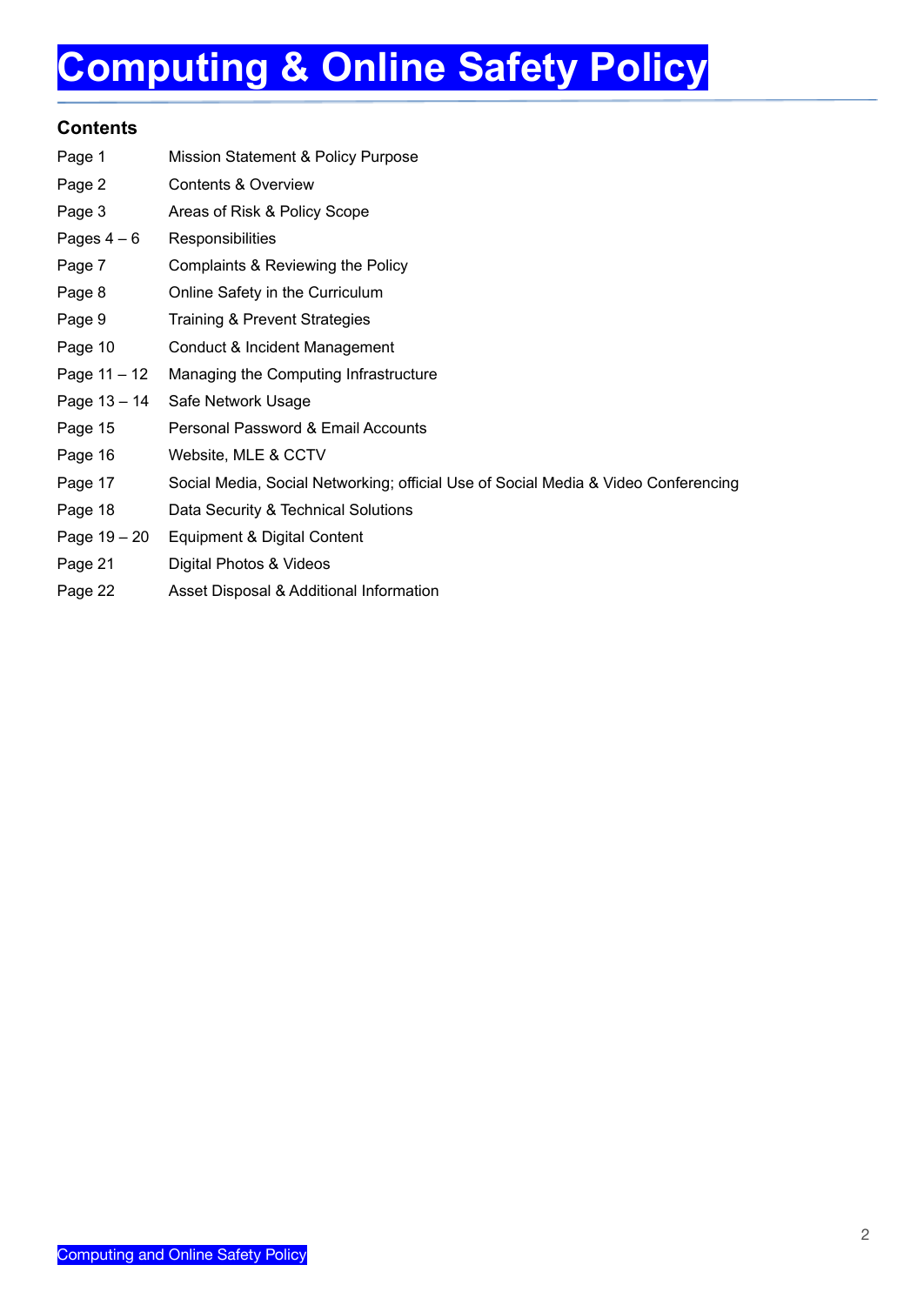### **Introduction and Overview**

Our Computing and Online Safety policy has been written by the school*.* It also takes into account advice from CPD attended by the schools SLT, safeguarding guidelines and Computing Leaders. It has been agreed and approved by the senior leadership team and governing body.

This policy aims to:

- Set out expectations for all Star Primary School community members' online behaviour, attitudes and activities and use of digital technology (including when devices are offline)
- Help all stakeholders to recognise that online/digital behaviour standards (including social media activity) must be upheld beyond the confines of the school gates and school day, and regardless of device or platform
- Facilitate the safe, responsible, respectful and positive use of technology to support teaching & learning, increase attainment and prepare children and young people for the risks and opportunities of today's and tomorrow's digital world, to survive and thrive online
- Help school staff working with children to understand their roles and responsibilities to work safely and responsibly with technology and the online world:
	- $\circ$  for the protection and benefit of the children and young people in their care, and
	- $\circ$  for their own protection, minimising misplaced or malicious allegations and to better understand their own standards and practice
	- $\circ$  for the benefit of the school, supporting the school ethos, aims and objectives, and protecting the reputation of the school and profession
- Establish clear structures by which online misdemeanours will be treated, and procedures to follow where there are doubts or concerns (with reference to other school policies such as Behaviour Policy or Anti-Bullying Policy)

**To be reviewed: July 2022**

### **Computing in the School Improvement Plan**

#### **Strategy**

The school's use of technology promotes innovative learning by digitally confident students, inspired by skilled and creative teaching. We advocate secure and sustainable use of technology, with first-class systems for communication and administration.

### **Guiding Principles:**

- Our policies and procedures are based on best practice -Intention, implementation and impact are communicated to all stakeholders
- A consistent approach to hardware and software usage across the school and a range of commercial applications are made available
- Strategic developments are discussed with all relevant stakeholders and procurement is controlled, managed and sustainable
- Risk assessments are managed, reviewed and updated and systems are protected against threats to security and safety

### **Areas of Risk**

The main areas of risk for our school community can be summarised in the following three categories;

### **Content**

Exposure to inappropriate content, biased online media, online pornography, sexting, exposure to violence, racist language, age ratings and substance abuse.

Child Sexual Exploitation (CSE) which may occur without the child or young person's immediate knowledge (e.g. through others copying videos or images they have created and posted on social media)

Lifestyle websites such as pro-anorexia, self-harm and suicide sites.

Sites that promote intolerance towards others based on their ethnic background, race, religion, gender etc.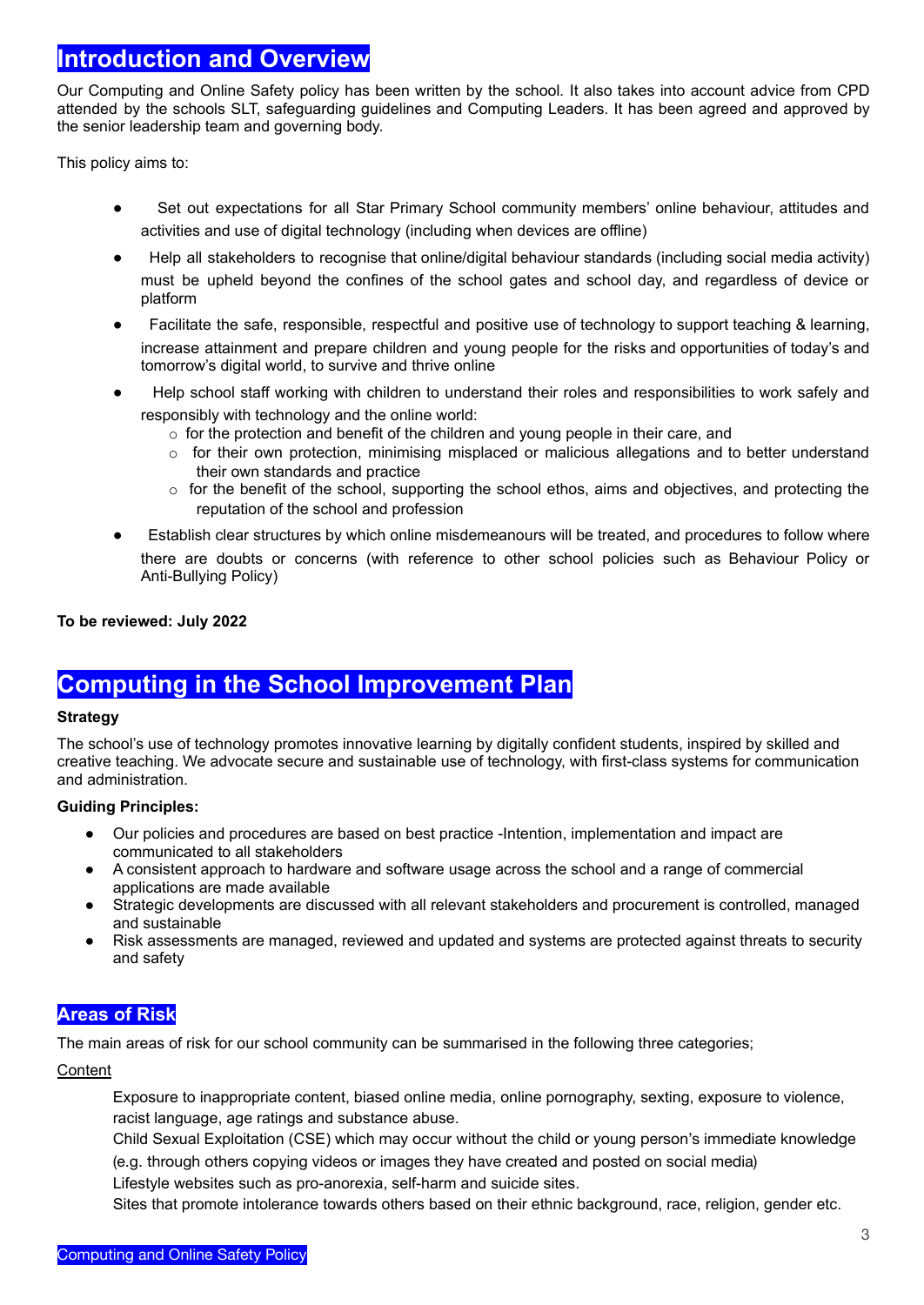Erroneous Content: children and adults need to understand how to check authenticity, bias and accuracy of online content.

#### **Contact**

Grooming, radicalisation and "stranger danger" through online contacts (social media and websites that promote views that are any of the above).

Technology used to facilitate offline abuse

Sexual abuse online

All forms of bullying including Cyber Bullying.

Identity theft, profile hacking and sharing passwords.

#### **Conduct**

Privacy issues such as disclosure of personal information and the promoting of any views that affect community cohesion. [Education and Inspections Act 2006]

Digital footprint and online reputation.

Health and well-being such as being aware of how long you spend online.

Sexting (an act of sending and/or receiving personally intimate messages) also referred to as 'youth produced sexual imagery.

Up-skirting, which typically involves taking a picture under a person's clothing without them knowing, with the intention of viewing their genitals or buttocks to obtain sexual gratification, or cause the victim humiliation, distress or alarm;

Copyright infringement and knowing how to take care and consideration for intellectual property and ownership including content, music and film downloads. [Ofsted 2013]

## **Policy Scope**

This policy applies to all members of the Star Primary community (including teaching and support staff, supply teachers and tutors engaged under the DfE National Tutoring Programme, governors, volunteers, contractors, students/pupils, parents/carers, visitors and community users) who have access to our digital technology, networks and systems, whether on-site or remotely, and at any time, or who use technology in their school role. The Education and Inspections Act (2006) empowers any Head Teacher of a school to such extent as is reasonable, to regulate the behaviour of pupils when they are off the school site and empowers staff to impose direct disciplinary sanctions for inappropriate behaviour. This is pertinent to incidents of cyber bullying, safeguarding or any other online safety incidents which may take place outside of the school grounds but are still linked to membership of the school.

The Education Act (2011) increased these powers with regard to searching for information, the use of electronic devices and the deletion of data. The Counter Terrorism and Security Act (2019) placed new statutory duties on schools which means they must work to prevent children being drawn into extremism. The Computer Misuse Act (1990) which covers the use of computer systems without permission or for inappropriate purposes will also be taken into account of within this policy.

Under these acts, action can be taken over issues covered by the behaviour and safeguarding policies. The school will deal with such incidents and associated behaviour within its own policies and where appropriate the anti-bullying policy. Where necessary, parents/carers will be informed of incidents that take place outside of the school.

The Head Teacher may decide to report certain matters to the police if a criminal offence is believed to have been committed.

### **Responsibilities**

This school is a community and all members have a duty to behave respectfully online and offline, to use technology for teaching and learning and to prepare for life after school, and to immediately report any concerns or inappropriate behaviour, to protect staff, pupils, families and the reputation of the school. We learn together, make honest mistakes together and support each other in a world that is online and offline at the same time.

#### **The Head Teacher (Lisle Von Buchenroder) will;**

● Support safeguarding leads and technical staff as they review protections for **pupils in the home** and

**remote-learning** procedures, rules and safeguards

● Foster a culture of safeguarding where online safety is fully integrated into whole-school safeguarding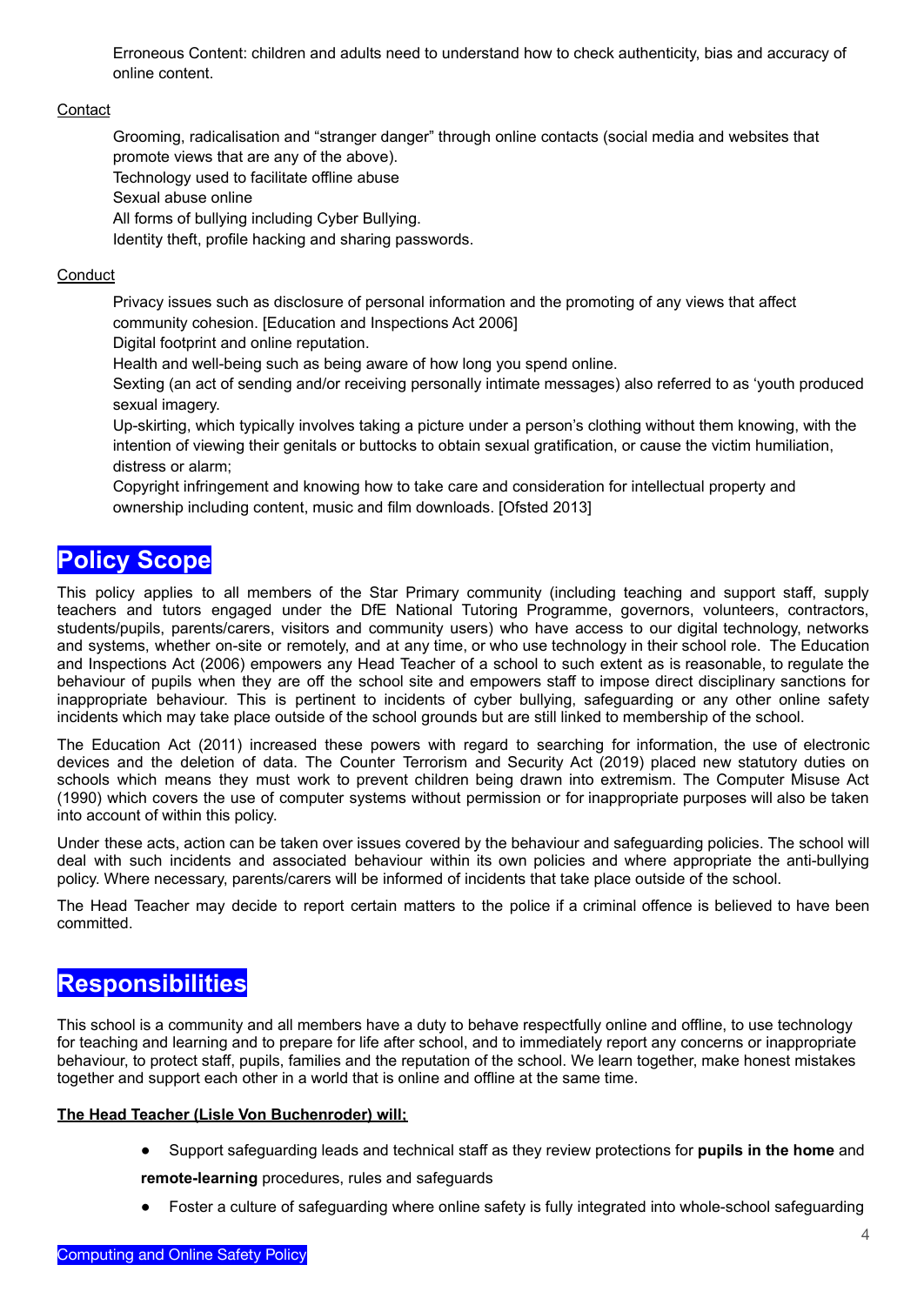- Oversee the activities of the designated safeguarding lead and ensure that the DSL responsibilities listed in the section below are being followed and fully supported
- Ensure that policies and procedures are followed by all staff
- Undertake training in offline and online safeguarding, in accordance with statutory guidance and relevant Local Safeguarding Partnerships
- Liaise with the designated safeguarding lead on all online-safety issues which might arise and receive
- regular updates on school issues and broader policy and practice information
- Take overall responsibility for data management and information security ensuring the school's

provision follows best practice in information handling; work with the DPO, DSL and governors to ensure a UK GDPR-compliant framework for storing data, but helping to ensure that child protection is always put first and data-protection processes support careful and legal sharing of information

• Ensure the school implements and makes effective use of appropriate ICT systems and services

including school-safe filtering and monitoring, protected email systems and that all technology including cloud systems are implemented according to child-safety first principles

- Be responsible for ensuring that all staff receive suitable training to carry out their safeguarding and online safety roles
- Understand and make all staff aware of procedures to be followed in the event of a serious online safeguarding incident
- Ensure suitable risk assessments are undertaken so the curriculum meets needs of pupils, including risk of children being radicalised
- Ensure that there is a system in place to monitor and support staff (e.g. network manager) who carry out internal technical online-safety procedures
- Ensure governors are regularly updated on the nature and effectiveness of the school's arrangements for online safety
- Ensure the school website meets statutory requirements (see appendices for website audit document)

### **The Designated Safeguarding Leads will;**

- "The designated safeguarding lead should take **lead responsibility** for safeguarding and child protection [including online safety] … this **lead** responsibility should not be delegated"
- Work with the HT and technical staff to review protections for **pupils in the home** [e.g. DfE Umbrella scheme or LGfL HomeProtect filtering for the home] and **remote-learning** procedures, rules and safeguards
- Where the online-safety coordinator is not the named DSL or deputy DSL, ensure there is regular

review and open communication between these roles and that the DSL's clear overarching responsibility for online safety is not compromised

• Ensure "An effective approach to online safety [that] empowers a school or college to protect and

educate the whole school or college community in their use of technology and establishes mechanisms to identify, intervene in and escalate any incident where appropriate."

● "Liaise with staff (especially pastoral support staff, school nurses, IT Technicians, and SENCOs, or

the named person with oversight for SEN in a college and Senior Mental Health Leads) on matters of safety and safeguarding (including online and digital safety) and when deciding whether to make a referral by liaising with relevant agencies."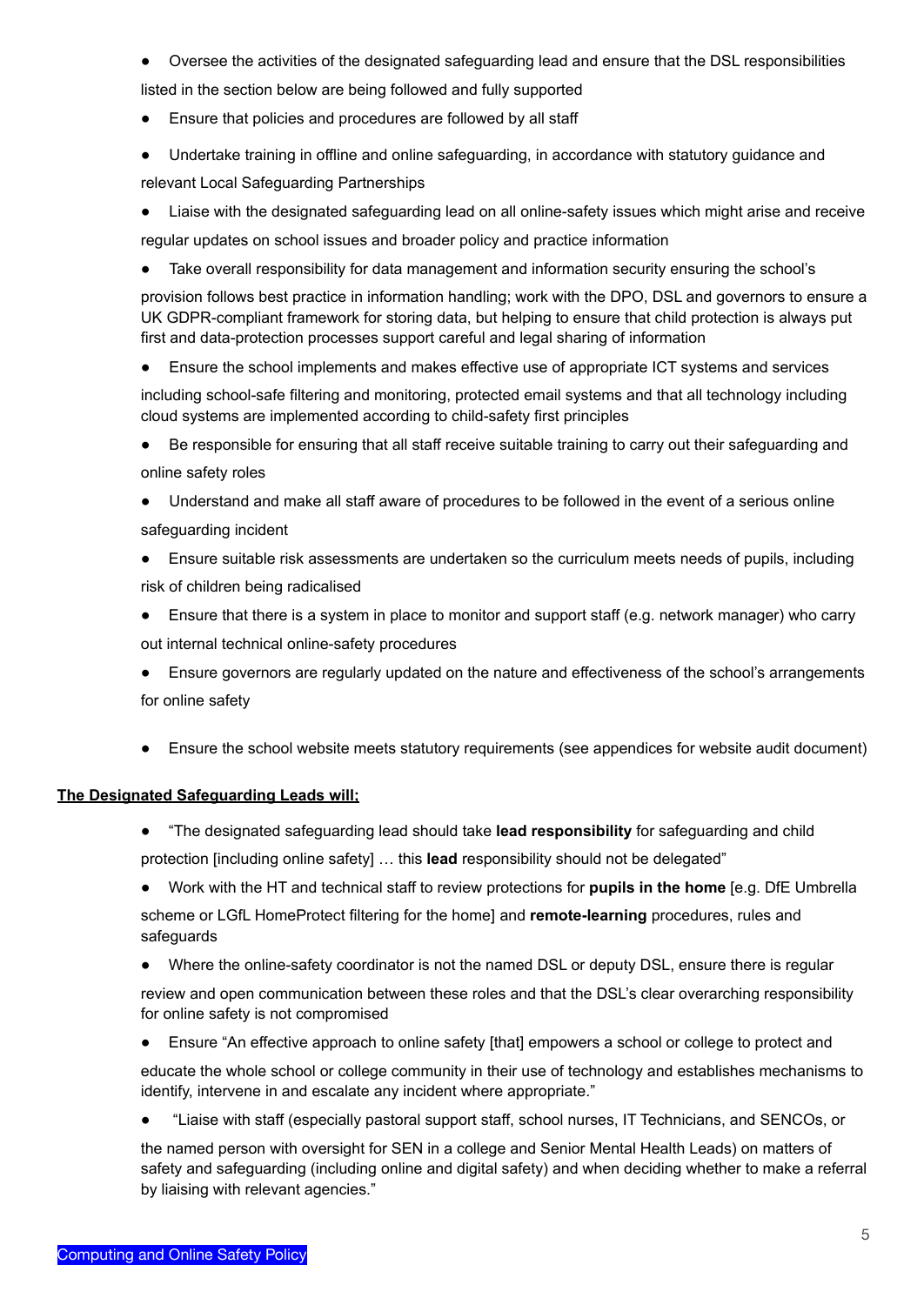● Take day-to-day responsibility for online safety issues and be aware of the potential for serious child protection concerns

● Remind staff of safeguarding considerations as part of a review of remote learning procedures and technology, including that the same principles of online safety and behaviour apply

Work with the headteacher, DPO and governors to ensure a GDPR-compliant framework for storing data, but helping to ensure that child protection is always put first and data-protection processes support careful and legal sharing of information

● Stay up to date with the latest trends in online safeguarding and "undertake Prevent awareness training." – see [safetraining.lgfl.net](https://www.lgfl.net/training/default.aspx?c=dac7c0c1-07ef-46f9-98a7-f6d6a8c3d62b) and [prevent.lgfl.net](https://prevent.lgfl.net)

Review and update this policy, other online safety documents (e.g. Acceptable Use Policies) and the strategy on which they are based (in harmony with policies for behaviour, safeguarding, Prevent and others) and submit for review to the governors/trustees.

● Receive regular updates in online safety issues and legislation, be aware of local and school trends – see [safeblog.lgfl.net](https://safeblog.lgfl.net) for examples or sign up to the LGfL [safeguarding](https://safenewsletter.lgfl.net) newsletter

● Ensure that online safety education is embedded across the curriculum in line with the statutory RSHE

guidance (e.g. by use of the updated UKCIS framework 'Education for a [Connected](https://assets.publishing.service.gov.uk/government/uploads/system/uploads/attachment_data/file/896323/UKCIS_Education_for_a_Connected_World_.pdf) World – 2020 edition') and beyond, in wider school life

- Promote an awareness of and commitment to online safety throughout the school community, with a strong focus on parents, but also including hard-to-reach parents – dedicated resources a[t](https://parentsafe.lgfl.net) [parentsafe.lgfl.net](https://parentsafe.lgfl.net)
- Communicate regularly with SLT and the designated safeguarding and online safety

governor/committee to discuss current issues (anonymised), review incident logs and filtering/change control logs and discuss how filtering and monitoring work and have been functioning/helping.

● Ensure all staff are aware of the procedures that need to be followed in the event of an online safety

incident, and that these are logged in the same way as any other safeguarding incident.

Ensure adequate provision for staff to flag issues when not in school and for pupils to disclose issues

when off site, especially when in isolation/quarantine/lockdown, e.g. a safe, simple, online form on the school home page about 'something that worrying me' that gets mailed securely to the DSL inbox/

● Oversee and discuss 'appropriate filtering and monitoring' with governors (is it physical or technical?)

and ensure staff are also aware (Ofsted inspectors have asked classroom teachers about this). If you use LGfL filtering, view the appropriate filtering statement [here.](https://www.saferinternet.org.uk/advice-centre/teachers-and-professionals/appropriate-filtering-and-monitoring/provider-responses-0) Are you talking to your technical teams? Whilst they will do the technical work, key decisions on what should be allowed are the responsibility of the DSL who should be careful to keep children safe but "be careful that 'over blocking' does not lead to unreasonable restrictions" (KCSIE). Our [Safeguarding](https://www.lgfl.net/training/dyn/3c9befd2-058a-40fd-aeb8-6d45109b1276) Shorts: Filtering for DSLs and SLT twilight provides a quick overview.

#### Ensure the updated 2021 DfE guidance on Sexual Violence & Sexual [Harassment](https://www.gov.uk/government/publications/sexual-violence-and-sexual-harassment-between-children-in-schools-and-colleges) Between Children

in Schools & [Colleges](https://www.gov.uk/government/publications/sexual-violence-and-sexual-harassment-between-children-in-schools-and-colleges) Guidance is followed throughout the school and that staff adopt a zero-tolerance, whole school approach to this, as well as to bullying.

● Facilitate training and advice for all staff, including supply teachers:

o all staff must read KCSIE Part 1 and all those working with children Annex B – translations are available in 12 community languages at **[kcsietranslate.lgfl.net](https://national.lgfl.net/digisafe/kcsietranslate)** 

 $\circ$  Annex A is now a condensed version of Part one and can be provided (instead of Part one) to those staff who do not directly work with children, if the governing body or proprietor think it will provide a better basis for those staff to promote the welfare and safeguard children.

o it would also be advisable for all staff to be aware of Annex D (online safety)

o cascade knowledge of risks and opportunities throughout the organisation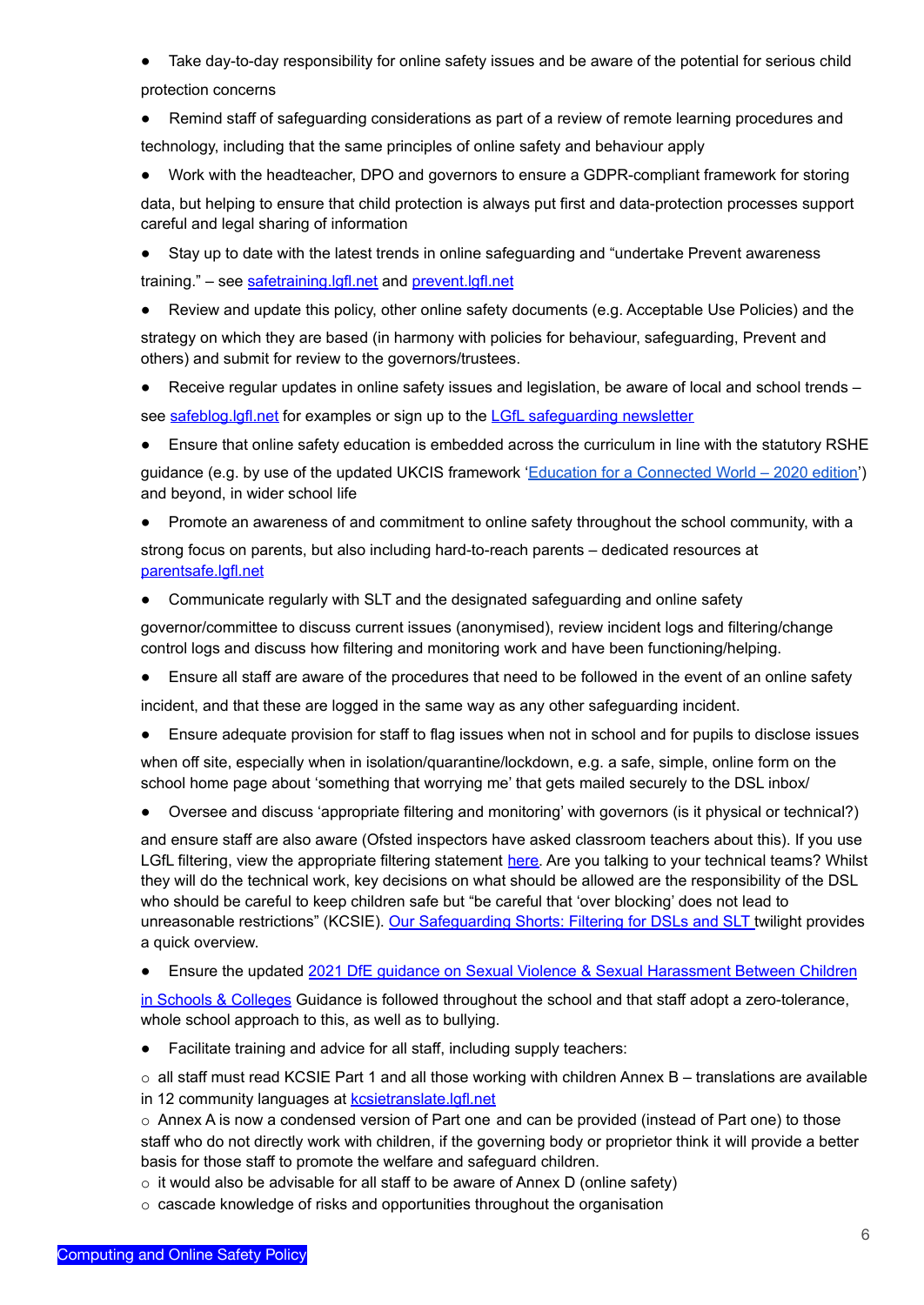o [cpd.lgfl.net](http://cpd.lgfl.net) has helpful CPD materials including PowerPoints, videos and more

● Pay particular attention to **online tutors** this year, both those engaged by the school as part of the

DfE scheme who can be asked to sign the contractor AUP, and those hired by parents - share the [Online](https://static.lgfl.net/LgflNet/downloads/online-safety/posters/LGfL-DigiSafe-Online-Tutors-Safeguarding-Guidance.pdf) Tutors – Keeping [Children](https://static.lgfl.net/LgflNet/downloads/online-safety/posters/LGfL-DigiSafe-Online-Tutors-Safeguarding-Guidance.pdf) Safe poster at [parentsafe.lgfl.net](https://parentsafe.lgfl.net) to remind parents of key safeguarding principles

### **Governors will;**

● Approve this policy and strategy and subsequently review its effectiveness, e.g. by asking the questions in the helpful document from the UK Council for Child Internet Safety (UKCIS) [Online](https://assets.publishing.service.gov.uk/government/uploads/system/uploads/attachment_data/file/562876/Guidance_for_School_Governors_-_Question_list.pdf) safety in schools and colleges: Questions from the [Governing](https://assets.publishing.service.gov.uk/government/uploads/system/uploads/attachment_data/file/562876/Guidance_for_School_Governors_-_Question_list.pdf) Board

Ask about how the school has reviewed protections for pupils in the home (including when with online tutors) and **remote-learning** procedures, rules and safeguards (see [remotesafe.lgfl.net](https://national.lgfl.net/digisafe/safe-remote-learning) for guidance to policies and an infographic overview of safeguarding considerations for remote teaching technology.

● "Ensure an appropriate **senior member** of staff, from the school or college **leadership team**, is

appointed to the role of DSL [with] **lead responsibility** for safeguarding and child protection (including online safety) [with] the appropriate status and authority [and] time, funding, training, resources and support..."

Support the school in encouraging parents and the wider community to become engaged in online safety activities

- Have regular strategic reviews with the online-safety coordinator / DSL and incorporate online safety into standing discussions of safeguarding at governor meetings
- Where the online-safety coordinator is not the named DSL or deputy DSL, ensure that there is regular

review and open communication between these roles and that the DSL's clear overarching responsibility for online safety is not compromised

Work with the DPO, DSL and headteacher to ensure a UK GDPR-compliant framework for storing data,

but helping to ensure that child protection is always put first and data-protection processes support careful and legal sharing of information

Check all school staff have read Part 1 of KCSIE; SLT and all working directly with children have read

Annex B; check that Annex D on Online Safety reflects practice in your school

"Ensure that all staff undergo safeguarding and child protection training (including online safety) at

induction. The training should be regularly updated […] in line with advice from the local three safeguarding partners […] integrated, aligned and considered as part of the overarching safeguarding approach." There is further support for this at [cpd.lgfl.net](http://cpd.lgfl.net)

"Ensure appropriate filters and appropriate monitoring systems are in place [but...] be careful that

'overblocking' does not lead to unreasonable restrictions as to what children can be taught with regard to online teaching and safeguarding". LGfL's appropriate filtering submission is [here](https://www.saferinternet.org.uk/advice-centre/teachers-and-school-staff/appropriate-filtering-and-monitoring/provider-responses)

"Ensure that children are taught about safeguarding, including online safety […] as part of providing a broad and balanced curriculum […] Consider a whole school or college approach to online safety [with] a clear policy on the use of mobile technology." NB – you may wish to refer to 'Teaching Online Safety in Schools 2019' and investigate/adopt the UKCIS cross-curricular framework 'Education for a Connected World – 2020 edition' to support a whole-school approach.

### **Computing Leader and technical team will;**

- As listed in the 'all staff' section, plus:
- Oversee the delivery of the online safety element of the Computing curriculum in accordance with the national curriculum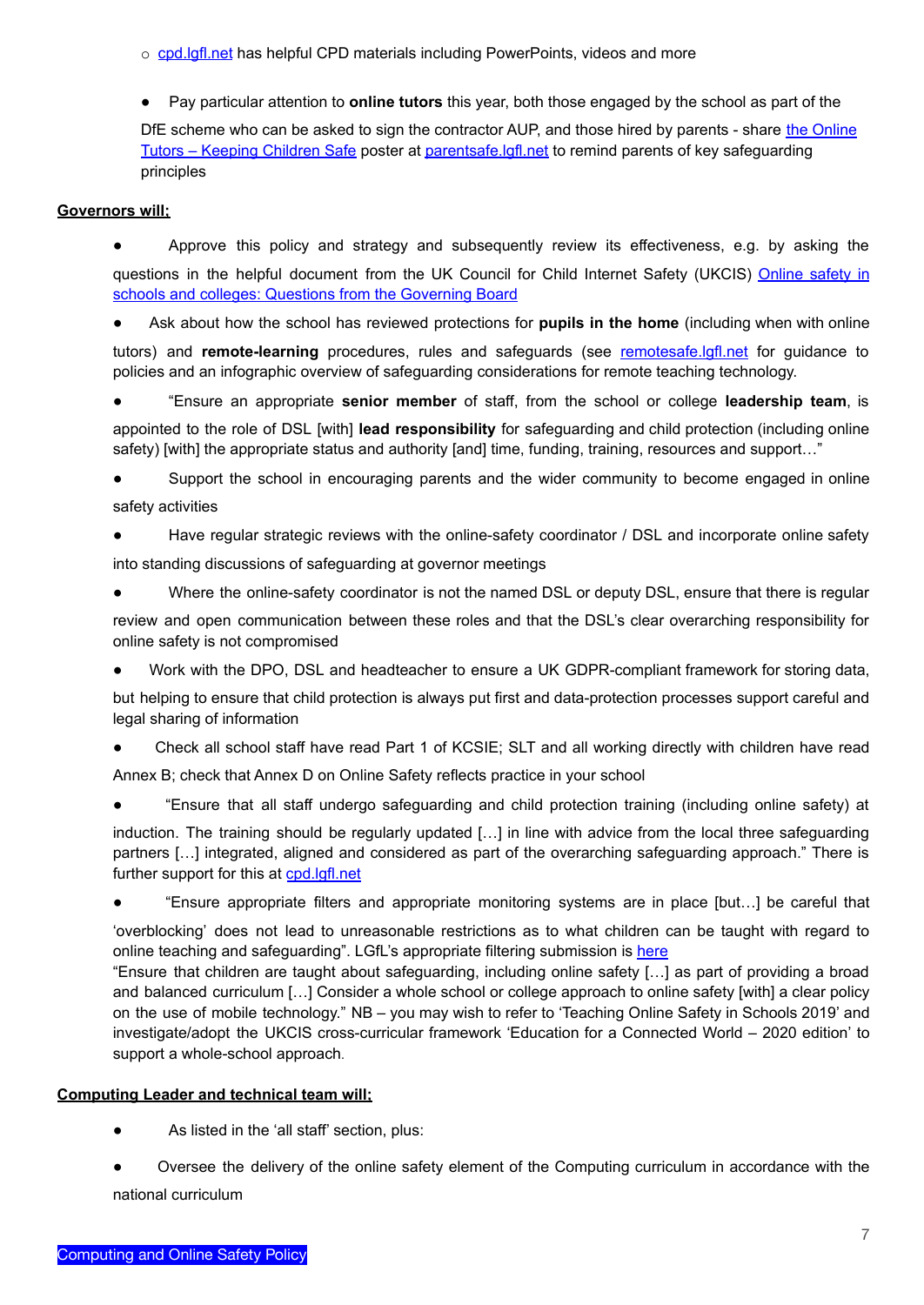- Work closely with the RSHE lead to avoid overlap but ensure a complementary whole-school approach
- Work closely with the DSL/OSL and all other staff to ensure an understanding of the issues,

approaches and messaging within Computing

Collaborate with technical staff and others responsible for ICT use in school to ensure a common and consistent approach, in line with acceptable-use agreements

### **All Staff will;**

● In 2021 pay particular attention to safeguarding provisions for **home-learning** and **remote-teaching**

### **technologies**

- Recognise that RSHE is now statutory and that it is a whole-school subject requiring the support of all staff; online safety has become core to this new subject
- Understand that online safety is a core part of safeguarding; as such it is part of everyone's job never think that someone else will pick it up
- Know who the Designated Safeguarding Lead (DSL) and Online Safety Lead (OSL) are
- Read Part 1, Annex B and Annex D of Keeping Children Safe in Education (whilst Part 1 is statutory

for all staff, Annex B for SLT and those working directly with children, it is good practice for all staff to read all three sections). Annex A is now a condensed version of Part one and can be provided (instead of Part one) to those staff who do not directly work with children, if the governing body or proprietor think it will provide a better basis for those staff to promote the welfare and safeguard children.

- Read and follow this policy in conjunction with the school's main safeguarding policy
- Record online-safety incidents in the same way as any safeguarding incident and report in accordance with school procedures.
- Understand that safeguarding is often referred to as a jigsaw puzzle you may have discovered the missing piece so do not keep anything to yourself
- Sign and follow the staff acceptable use policy
- Notify the DSL/OSL if policy does not reflect practice in your school and follow escalation procedures if concerns are not promptly acted upon
- Identify opportunities to thread online safety through all school activities as part of a whole school

approach in line with the RSHE curriculum, both outside the classroom and within the curriculum, supporting curriculum/stage/subject leads, and making the most of unexpected learning opportunities as they arise (which have a unique value for pupils)

● Whenever overseeing the use of technology in school or for homework or remote teaching, encourage and talk about appropriate behaviour and how to get help and consider potential risks and the age-appropriateness of websites (find out what appropriate filtering and monitoring systems are in place)

● When supporting pupils remotely, be mindful of additional safeguarding considerations – refer to the [remotesafe.lgfl.net](https://national.lgfl.net/digisafe/safe-remote-learning) infographic which applies to all online learning.

● Carefully supervise and guide pupils when engaged in learning activities involving online technology, supporting them with search skills, critical thinking, age appropriate materials and signposting, and legal issues such as copyright and UK GDPR.

- Be aware of security best-practice at all times, including password hygiene and phishing strategies.
- Prepare and check all online source and resources before using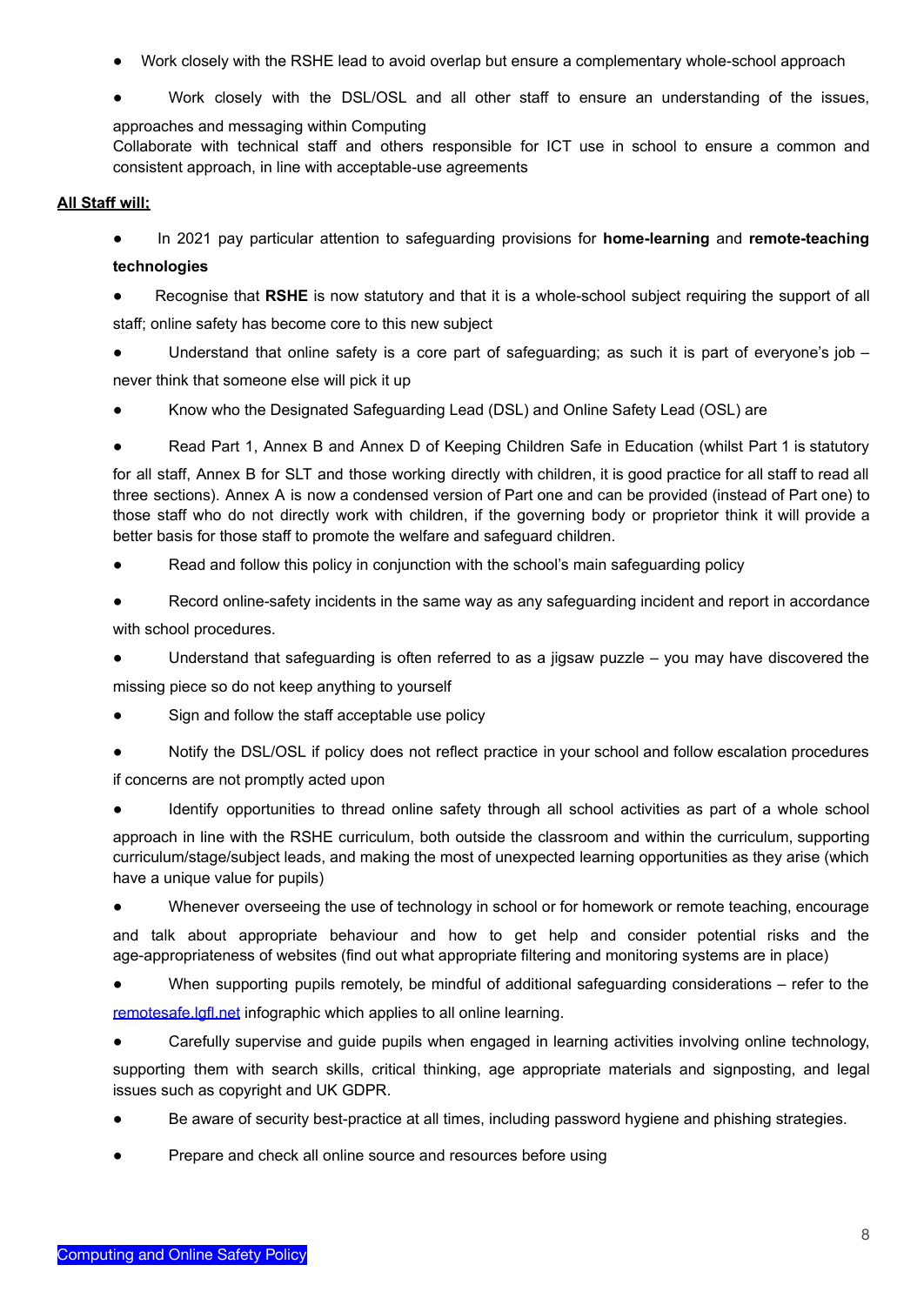Encourage pupils/students to follow their acceptable use policy at home as well as at school, remind them about it and enforce school sanctions.

● Notify the DSL/OSL of new trends and issues before they become a problem

● Take a zero-tolerance approach to bullying and sexual harassment (your DSL will disseminate relevant information from the updated 2021 DfE [document](https://www.gov.uk/government/publications/sexual-violence-and-sexual-harassment-between-children-in-schools-and-colleges) on this)

● Be aware that you are often most likely to see or overhear online-safety issues (particularly relating to

bullying and sexual harassment and violence) in the playground, corridors, toilets and other communal areas outside the classroom – let the DSL/OSL know

● Receive regular updates from the DSL/OSL and have a healthy curiosity for online safeguarding issues

● Model safe, responsible and professional behaviours in their own use of technology. This includes

outside the school hours and site, and on social media, in all aspects upholding the reputation of the school and of the professional reputation of all staff. More guidance on this point can be found in this [Online](http://onlinerep.lgfl.net) [Reputation](http://onlinerep.lgfl.net) guidance for schools.

#### **RSHE Leads will:**

- As listed in the 'all staff' section, plus:
- Embed consent, mental wellbeing, healthy relationships and staying safe online into the PSHE /

Relationships education, relationships and sex education (RSE) and health education curriculum. "This will include being taught what positive, healthy and respectful online relationships look like, the effects of their online actions on others and knowing how to recognise and display respectful behaviour online. Throughout these subjects, teachers will address online safety and appropriate behaviour in an age appropriate way that is relevant to their pupils' lives."

- This will complement the computing curriculum, which covers the principles of online safety at all key stages, with progression in the content to reflect the different and escalating risks that pupils face. This includes how to use technology safely, responsibly, respectfully and securely, and where to go for help and support when they have concerns about content or contact on the internet or other online technologies.
- Work closely with the DSL/OSL and all other staff to ensure an understanding of the issues, approaches and messaging within RSHE.
	- Work closely with the Computing subject leader to avoid overlap but ensure a complementary whole-school approach, and with all other lead staff to embed the same whole-school approach

#### **Subject leaders will:**

- As listed in the 'all staff' section, plus:
- Look for opportunities to embed online safety in your subject or aspect, especially as part of the new RSHE curriculum, and model positive attitudes and approaches to staff and pupils alike
- Consider how the UKCIS framework Education for a Connected World and Teaching Online Safety in Schools can be applied in your context
- Work closely with the DSL/OSL and all other staff to ensure an understanding of the issues, approaches and messaging within Computing
- Ensure subject specific action plans also have an online-safety element

#### **Network Manager / Technician will:**

● As listed in the 'all staff' section, plus: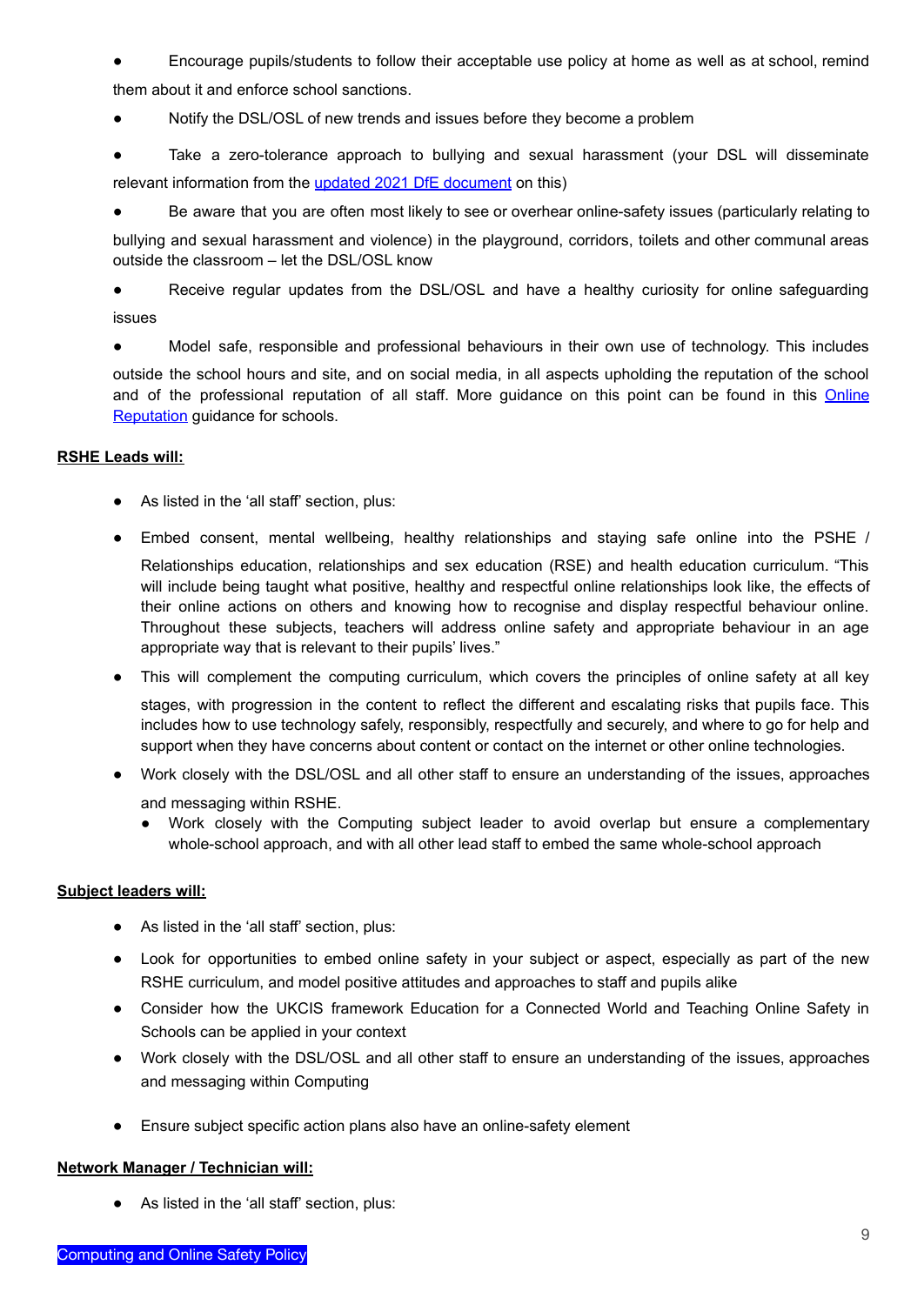- Support the HT and DSL team as they review protections for **pupils in the home** [e.g. DfE Umbrella scheme or LGfL HomeProtect filtering for the home] and **remote-learning** procedures, rules and safeguards (see [remotesafe.lgfl.net](https://national.lgfl.net/digisafe/safe-remote-learning) for guidance to policies and an infographic overview of safeguarding considerations for remote teaching technology.
- Keep up to date with the school's online safety policy and technical information in order to effectively carry out their online safety role and to inform and update others as relevant
- Meet the RSHE lead to see how the online-safety curriculum delivered through this new subject can complement the school IT system and vice versa, and ensure no conflicts between educational messages and practice.
- Work closely with the designated safeguarding lead / online safety lead / data protection officer / LGfL nominated contact to ensure that school systems and networks reflect school policy
- Ensure the above stakeholders understand the consequences of existing services and of any changes to these systems (especially in terms of access to personal and sensitive records / data and to systems such as YouTube mode, web filtering settings, sharing permissions for files on cloud platforms etc
- Support and advise on the implementation of 'appropriate filtering and monitoring' as decided by the DSL and senior leadership team
- Maintain up-to-date documentation of the school's online security and technical procedures
- To report online-safety related issues that come to their attention in line with school policy
- Manage the school's systems, networks and devices, according to a strict password policy, with systems in place for detection of misuse and malicious attack, with adequate protection, encryption and backup for data, including disaster recovery plans, and auditable access controls
- Network managers/technicians at LGfL schools may want to ensure that you take advantage of the following solutions which are part of your package: Sophos Anti-Virus, Sophos Anti-Phish, Sophos InterceptX, Sophos Server Advance, Malware Bytes, Egress, Meraki Mobile Device Management and CloudReady/NeverWare. These solutions which are part of your package will help protect the network and users on it
- Monitor the use of school technology, online platforms and social media presence and that any misuse/attempted misuse is identified and reported in line with school policy
- Work with the Headteacher to ensure the school website meets statutory DfE requirements

### **Data Protection Officer will:**

- Work with the DSL, headteacher and governors to ensure frameworks are in place for the protection of data and of safeguarding information sharing as outlined above.
- Ensure that all access to safeguarding data is limited as appropriate, and also monitored and audited

#### **LGfL Nominated Contacts will:**

- To ensure all LGfL services are managed on behalf of the school in line with school policies, following data handling procedures as relevant
- Work closely with the DSL and DPO to ensure they understand who the nominated contacts are and what they can do / what data access they have, as well as the implications of all existing services and changes to settings that you might request – e.g. for YouTube restricted mode, internet filtering and monitoring settings, firewall port changes, pupil email settings, and sharing settings for any cloud services such as Microsoft Office 365 and Google G Suite.
- Ensure [t](https://gdpr.lgfl.net)he DPO is aware of the UK GDPR information on the relationship between the school and LGfL at [gdpr.lgfl.net](https://gdpr.lgfl.net)

#### **Volunteers and contractors will:**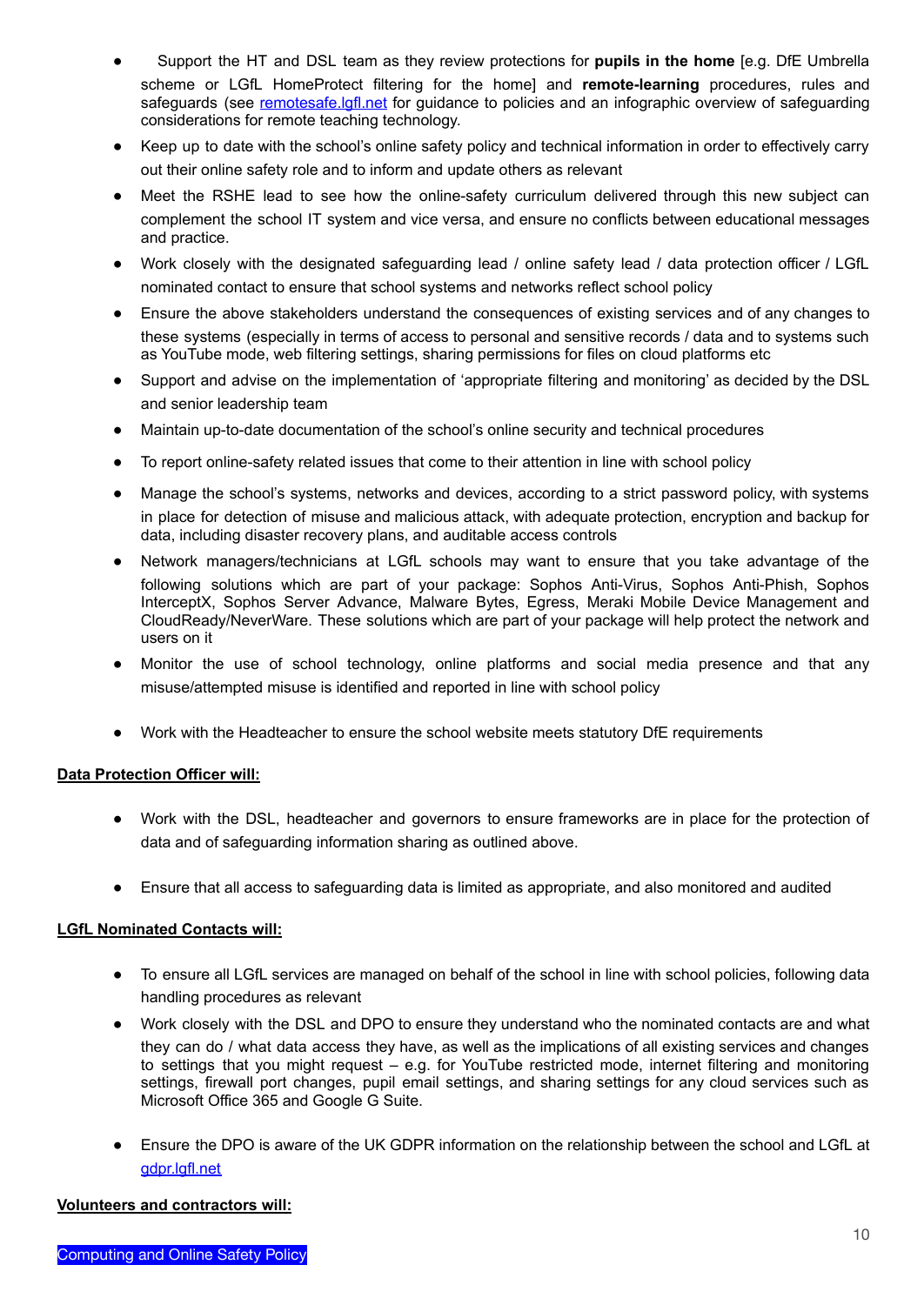- Read, understand, sign and adhere to an acceptable use policy (AUP)
- Report any concerns, no matter how small, to the designated safety lead / online safety coordinator as named in the AUP
- Maintain an awareness of current online safety issues and guidance
- Model safe, responsible and professional behaviours in their own use of technology at school and as part of remote teaching or any online communications
- Note that as per AUP agreement a contractor will never attempt to arrange any meeting, **including tutoring session,** without the full prior knowledge and approval of the school, and will never do so directly with a pupil. The same applies to any private/direct communication with a pupil.

#### **All Pupils will;**

Read, understand, sign and adhere to the student/pupil acceptable use policy and review this annually

● Treat **home learning during any isolation/quarantine or bubble/school lockdown** in the same way as regular learning in school and behave as if a teacher or parent were watching the screen

● Avoid any private communication or use of personal logins/systems to communicate with or arrange meetings with school staff or tutors

Understand the importance of reporting abuse, misuse or access to inappropriate materials, including any concerns about a member of school staff or supply teacher or online tutor

● Know what action to take if they or someone they know feels worried or vulnerable when using online technology, at school, home or anywhere else.

● To understand the importance of adopting safe and responsible behaviours and good online safety practice when using digital technologies outside of school and realise that the school's acceptable use policies cover actions out of school, including on social media

Remember the rules on the misuse of school technology  $-$  devices and logins used at home should be used just like if they were in full view of a teacher.

Understand the benefits/opportunities and risks/dangers of the online world and know who to talk to at school or outside school if there are problems

#### **Parents/Carers and the community will;**

● Read, sign and promote the school's parental acceptable use policy (AUP) and read the pupil AUP and encourage their children to follow it

- Consult with the school if they have any concerns about their children's and others' use of technology
- Promote positive online safety and model safe, responsible, respectful and positive behaviours in their

own use of technology, including on social media: not sharing other's images or details without permission and refraining from posting negative, threatening or violent comments about others, including the school staff, volunteers, governors, contractors, pupils or other parents/carers.

● Encourage children to engage fully in home-learning during any period of isolation/quarantine or bubble/school closure and flag any concerns

● Support the child during remote learning to avoid video calls in a bedroom if possible and if not, to ensure the child is fully dressed and not in bed, with the camera pointing away from beds/bedding/personal information etc. and the background blurred or changed where possible.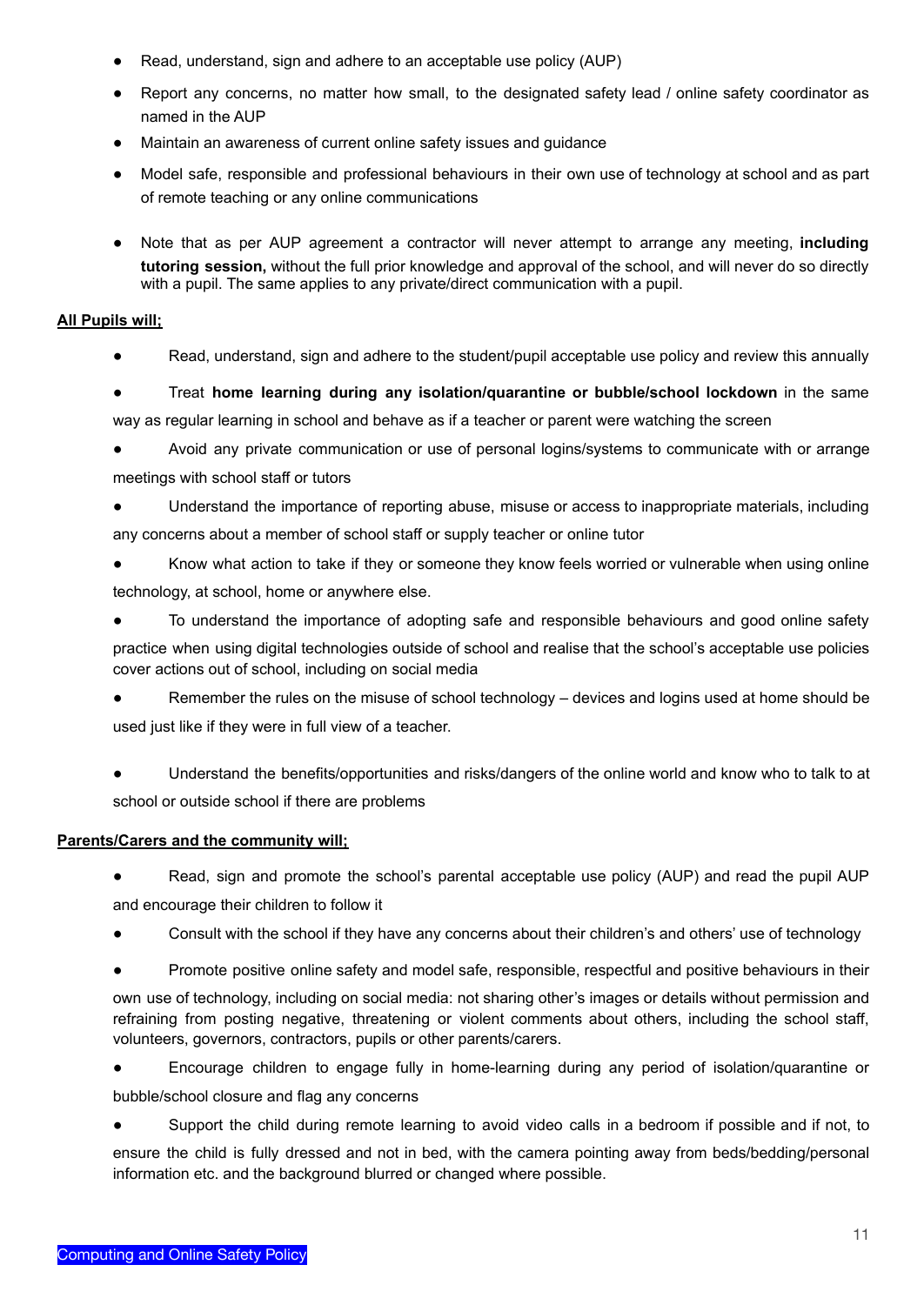If organising private online tuition, remain in the room if possible, ensure the child knows tutors should

not arrange new sessions directly with the child or attempt to communicate privately. Further advice available in the Online Tutors – [Guidance](https://static.lgfl.net/LgflNet/downloads/online-safety/posters/LGfL-DigiSafe-Online-Tutors-Safeguarding-Guidance.pdf) for Parents and Carers poster at [parentsafe.lgfl.net](https://parentsafe.lgfl.net/body-safe-sharing-content-online), which is a dedicated parent portal offering updated advice and resources to help parents keep children safe online

### **External Groups will:**

### **Key responsibilities:**

● Any external individual/organisation will sign an acceptable use policy prior to using technology or the internet within school

- Support the school in promoting online safety and data protection
- Model safe, responsible, respectful and positive behaviours in their own use of technology, including

on social media: not sharing other's images or details without permission and refraining from posting negative, threatening or violent comments about others, including the school staff, volunteers, governors, contractors, pupils or other parents/carers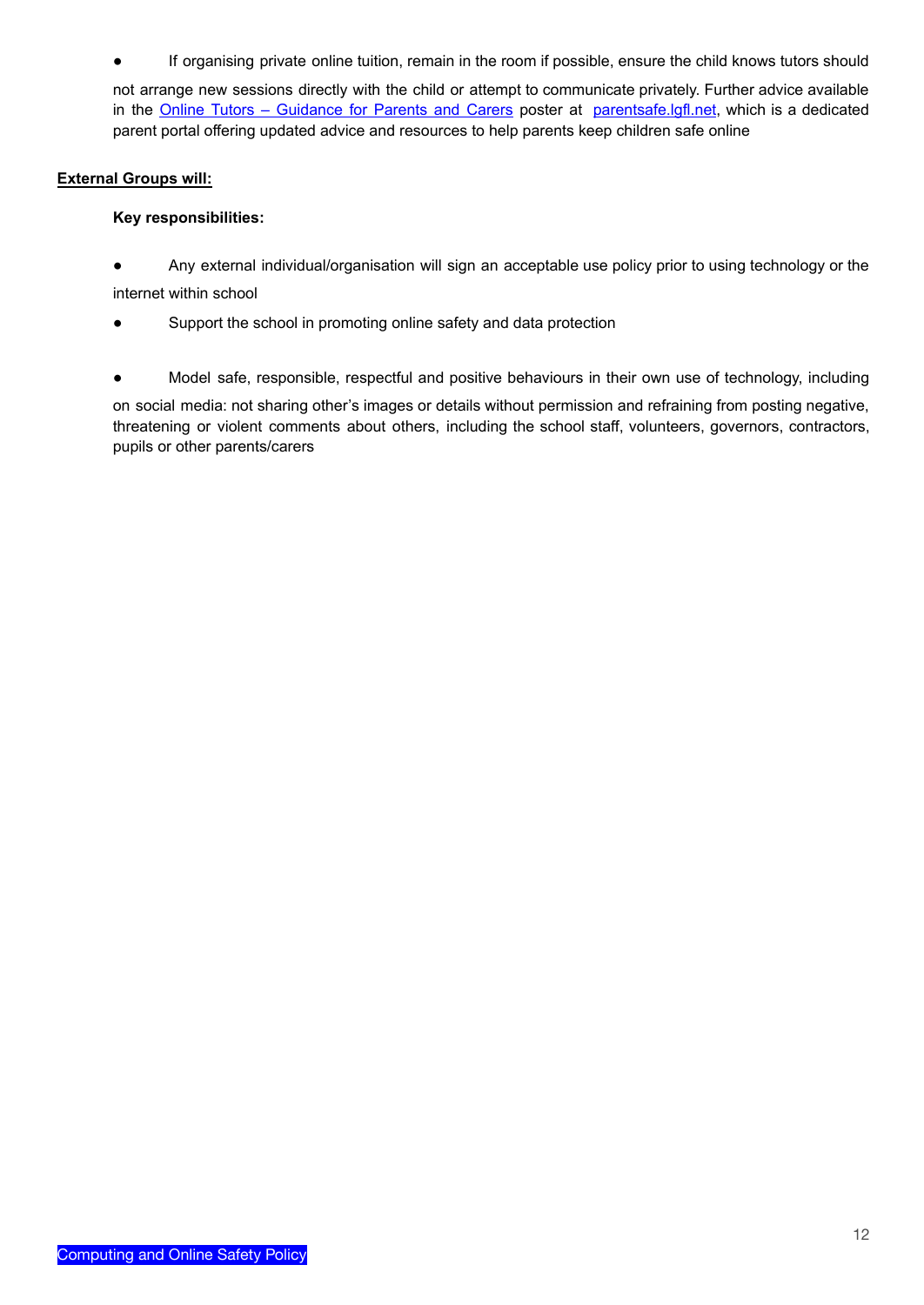# **Handling Complaints**

The school will take all reasonable precautions to ensure online safety and empower the children to deal with exposure appropriately. However, owing to the international scale and linked nature of internet content, the availability of mobile technologies and the speed of change, it is not possible to guarantee that unsuitable material will never appear on a school computer or handheld device. Neither the school nor the local authority can accept liability for material accessed or any consequences of internet access.

Staff and pupils are given information about infringements and the possible sanctions in place. Sanctions available include;

Interview (counselling by the Behaviour Councillor/Phase Group Leader/ Designated Safeguarding Lead /Deputy Head Teacher/Head Teacher)

Informing parents/carers.

Removal of internet and/or computer access for a period of time.

Referral to the local authority and/or police.

Our Designated Safeguarding Lead acts as a first point of contact for any complaint regarding pupil concerns. Any complaint about staff misuse is referred to the Head Teacher. Complaints about cyber bullying are dealt with in accordance with our anti-bullying policy. Complaints related to child protection are dealt with in accordance with the school and local authority child protection procedures.

The school takes the view that online safety concerns are no different to any other safeguarding concern.

### **Data Protection and Data Security**

"UK GDPR does not prevent, or limit, the sharing of information for the purposes of keeping children safe. Lawful and secure information sharing between schools, Children's Social Care, and other local agencies, is essential for keeping children safe and ensuring they get the support they need. **The Data Protection Act 2018 introduced 'safeguarding' as a reason to be able to process sensitive, personal information, even without consent** (DPA, Part 2,18; Schedule 8, 4) When Designated Safeguarding Leads in schools are considering whether, or not, to share safeguarding information (especially with other agencies) **it is considered best practice for them to record who** they are sharing that information with and for what reason. If they have taken a decision not to seek consent **from the data subject and/or parent/carer that should also be recorded within the safeguarding file. All** relevant information can be shared without consent if to gain consent would place a child at risk. Fears about sharing information must not be allowed to stand in the way of promoting the welfare and protecting the **safety of children**."

All pupils, staff, governors, volunteers, contractors and parents are bound by the school's data protection policy and agreements.

Rigorous controls on the LGfL network, USO sign-on for technical services, firewalls and filtering all support data protection. The following data security products are also used to protect the integrity of data, which in turn supports data protection: USO sign on for LGfL services, Sophos Anti-Virus, Sophos Anti-Phish, Sophos InterceptX, Sophos Server Advance, Malware Bytes, Egress, Meraki Mobile Device Management and CloudReady/NeverWare.

The headteacher/principal, data protection officer and governors work together to ensure a GDPR-compliant framework for storing data, but which ensures that child protection is always put first and data-protection processes support careful and legal sharing of information.

Staff are reminded that all safeguarding data is highly sensitive and should be treated with the strictest confidentiality at all times, and only shared via approved channels to colleagues or agencies with appropriate permissions. The use of USO-FX / Egress to encrypt all non-internal emails is compulsory for sharing pupil data. If this is not possible, the DPO and DSL should be informed in advance.

We safequard using / advocating:

- CCTV
- Use of personal vs school devices
- Password policy / two-factor authentication
- Reminders to lock devices when leaving unattended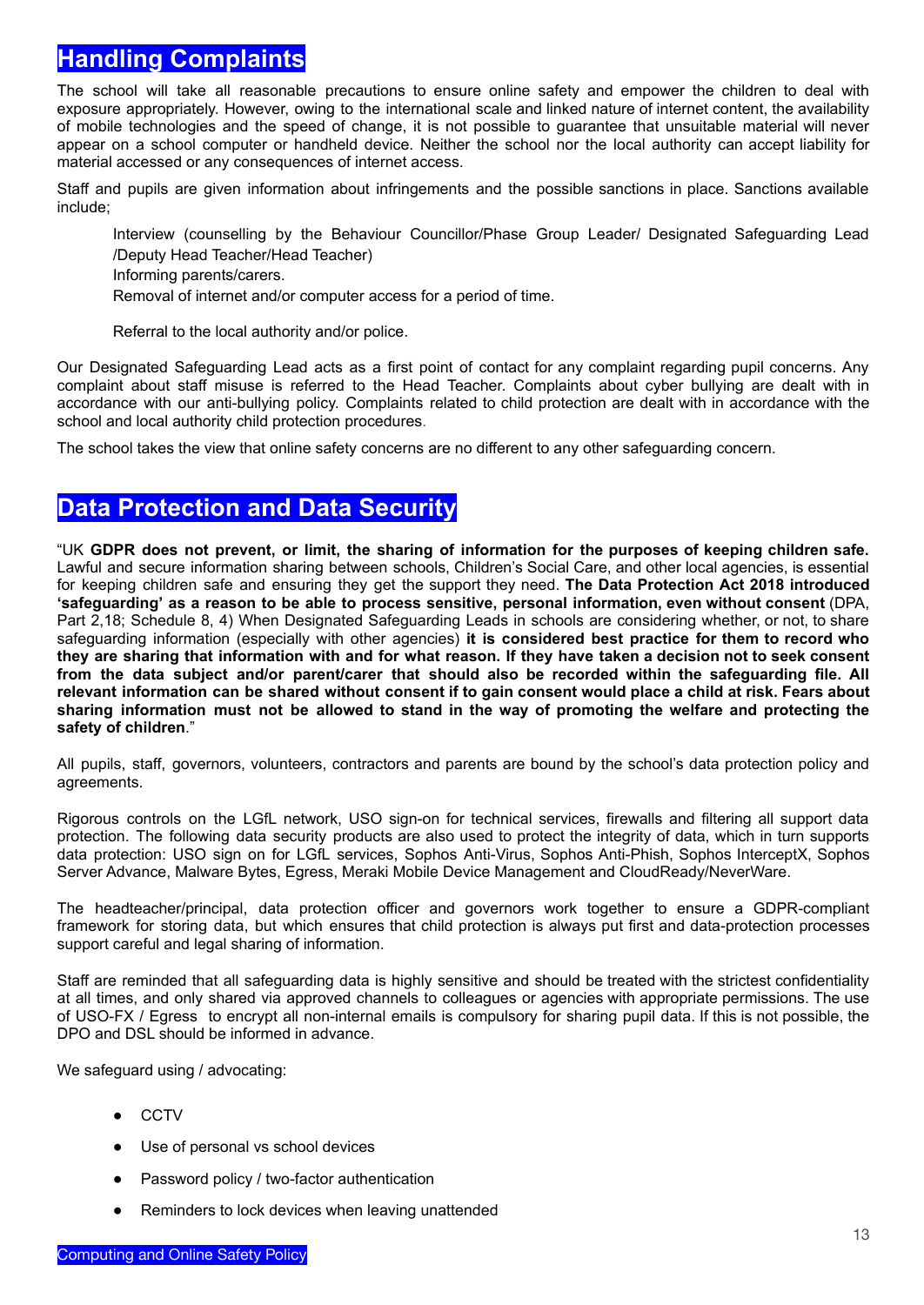- Device encryption
- Access to and access audit logs for school systems
- Backups
- Security processes and policies
- Disaster recovery
- Access by third parties, e.g. IT support agencies
- Wireless access
- File sharing
- Cloud platform use, access and sharing protocols

### **Review and Monitoring**

The computing and online safety policy is referenced from within other school policies, safeguarding statements, anti-bullying policies and other educational policies. The school has a Designated Safeguarding Lead, a Computing Leader and technical team who will be responsible for document ownership, review and updates. The Computing and Online Safety policy will be reviewed annually or when any significant changes occur with regards to technology or online threats. The Computing and Online Safety policy has been written by the Computing Leader and technical team and checked by the Head Teacher and the Governing Body to ensure that it is current and appropriate for its intended audience and purpose. Any changes to the policy will go through a rigorous process of clarification from the Head Teacher and Governing Body before being edited publicly.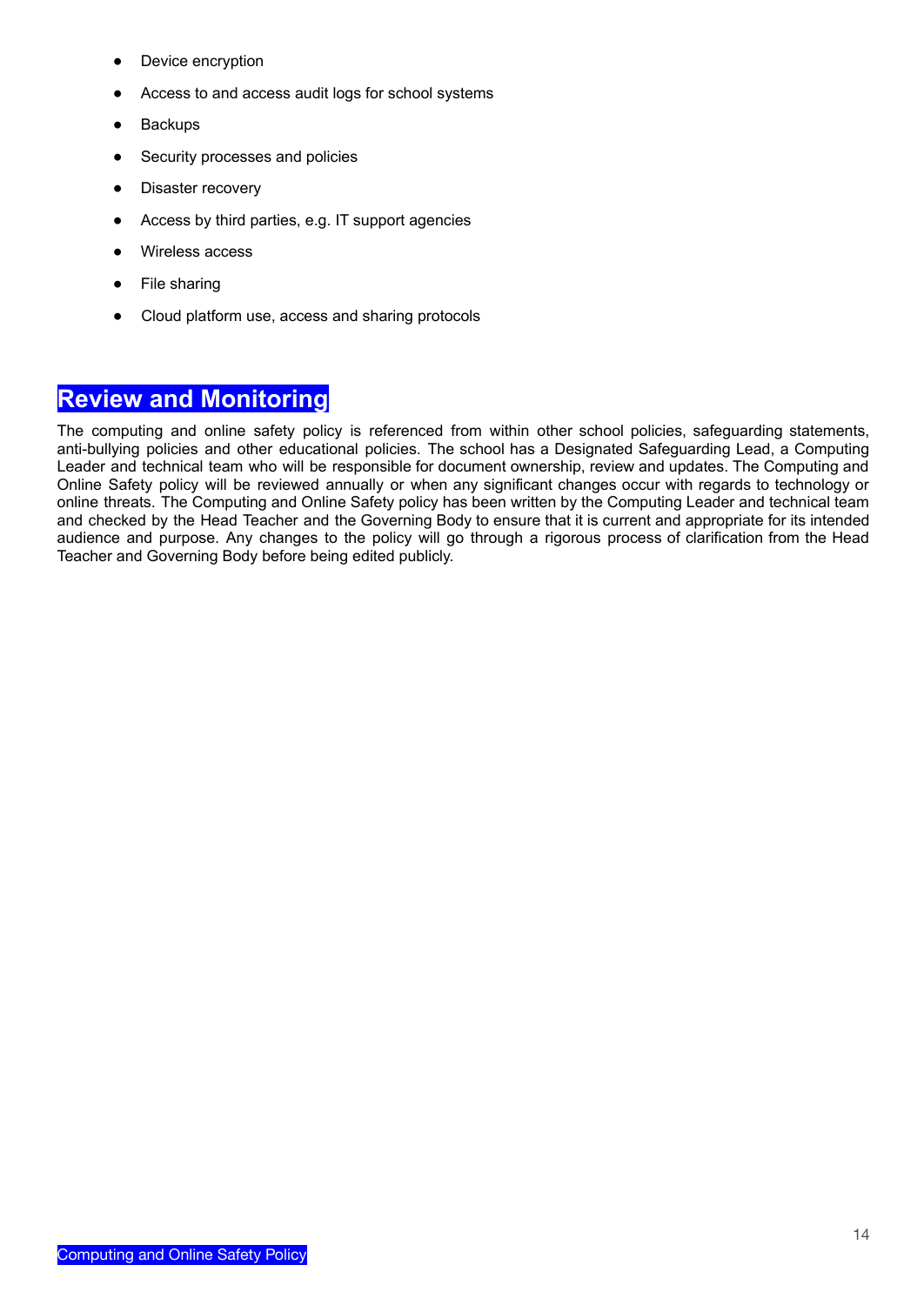### **Online Safety in the Curriculum**

Star Primary School has a clear and progressive online safety education programme as part of the Computing curriculum. It is built on local authority and LGfL safeguarding and the Computing National Curriculum Programmes of Study (2013). This covers a range of skills and behaviours appropriate to their age and experience including;

To understand acceptable behaviour when using an online environment (i.e. be polite, no bad or abusive language or other inappropriate behaviour and keeping personal information private)

To understand why they should not post or share detailed accounts of their personal lives, contact information, daily routines, location, photographs and videos and to know how to ensure they have turned on privacy settings.

#### To **STOP** and **THINK** before they **CLICK**

To develop a range of strategies to evaluate and verify information before accepting its accuracy.

To be aware that the author of a website may have a particular bias or purpose and to develop skills to recognise what that may be.

To know how to narrow down or refine a search.

To understand how search engines work and to understand that this affects the results they see at the top of the listings.

To understand how photographs can be manipulated and how web content can attract the wrong sort of attention.

To understand why "on-line friends" may not be who they say they are and to understand why they should be careful in online environments.

To understand why they must not post pictures or videos of others without their permission.

To know not to download any files without permission.

To have strategies for dealing with receipt of inappropriate materials.

To understand why and how some people will "groom" young people for sexual reasons, exploitation and extremism.

To understand the impact of cyber bullying, sexting, extremism and trolling and know how to seek help if they are affected by any form of online bullying.

To know how to report any abuse including cyber bullying and extremism and how to seek help if they experience problems when using the internet and related technologies (i.e. parent/carer, teacher/trusted staff member or an organisation such as CEOP, Child Line or the police).

Planning internet use carefully to ensure that it is age appropriate and supports the learning objectives for specific curriculum areas.

Reminding pupils about their responsibilities through an acceptable usage policy which every student will sign and will be displayed throughout the school and will regularly be displayed when a student logs on to a school computer.

Running projects and events involving pupils to highlight online safety to parents/carers and pupils.

Ensuring staff will model safe and responsible behaviour in their own use of technology during lessons.

Ensuring that when copying materials from the web, staff and pupils understand issues around bias, copyright and to know they must respect and acknowledge and copyright/intellectual property rights.

Ensuring that staff and pupils understand the issues around aspects of the commercial use of the internet, as age appropriate. This may include risks in pop-ups, buying online, online gaming and online gambling.

Providing information and advice sign posted on the school website.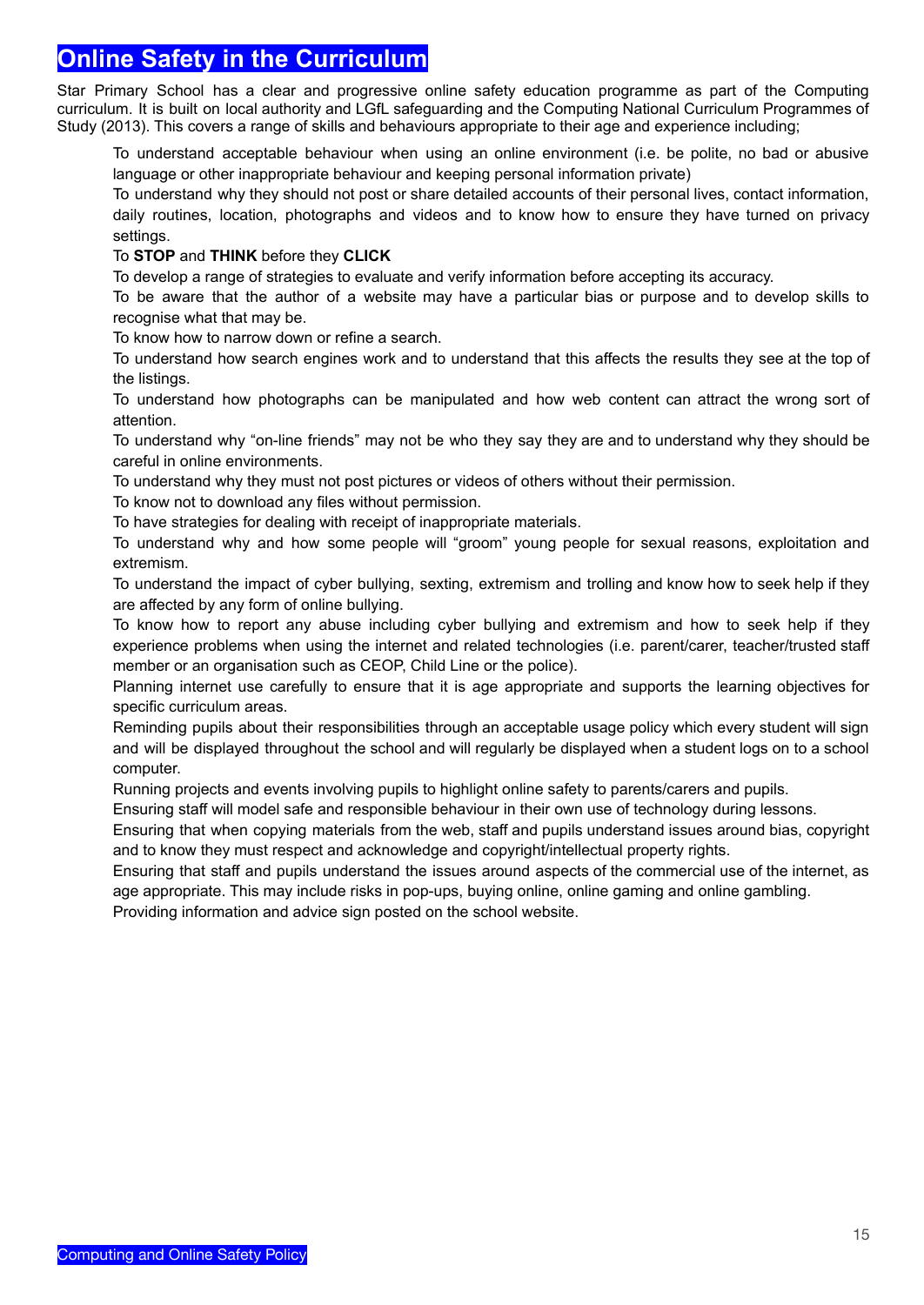### **Staff and Governor Training**

Star Primary School will;

Ensure staff know how to send or receive sensitive and personal data and understand the requirement to encrypt data where the sensitivity requires data protection

Make regular training available to staff on online safety issues and the school's online safety education program

Provide, as part of the induction process, all new staff [including those on university/college placement and work experience] with information on online safety and guidance on the e-safeguarding policy and the school's Acceptable Use policies.

### **Parent Awareness Training**

Star Primary School runs a programme of advice and guidance for parents including;

An introduction of the Acceptable Use Agreements to new parents, to ensure that principles of online safety behaviour are made clear

Information leaflets; articles in the school newsletters and on the school website.

Suggestions for safe Internet use at home.

Providing information about national support sites for parents.

Information and advice sign posted on the school website.

### **Safeguarding and Prevent Strategy**

Star Primary School;

Ensures that through our school vision, values, rules, diverse curriculum and teaching we promote tolerance and respect for all cultures, faiths and lifestyles.

Ensures that staff understand the issues of radicalisation, are able to recognise the signs of vulnerability or radicalisation and know how to refer their concerns.

Ensures that staff and pupils understand the issues around aspects of grooming, exploitation and radicalisation on the Internet, as age appropriate.

Is aware that extremists use the internet, including social media, to share their messages and takes appropriate steps to reduce exposure.

Refer to and keep up to date with our prevent duties as set out below.

### **Statutory Duties**

The duty to prevent children and young people being radicalised is set out in the following documents.

Counter Terrorism and Security Act (2019updated)

Keeping Children Safe in Education (2021)

Prevent Duty Guidance (2019 updated)

Working Together to Safeguard Children (2019 updated)

### **Non-Statutory Guidance**

Promoting fundamental British values as part of SMSC in schools: Departmental advice for maintained schools (DfE 2014)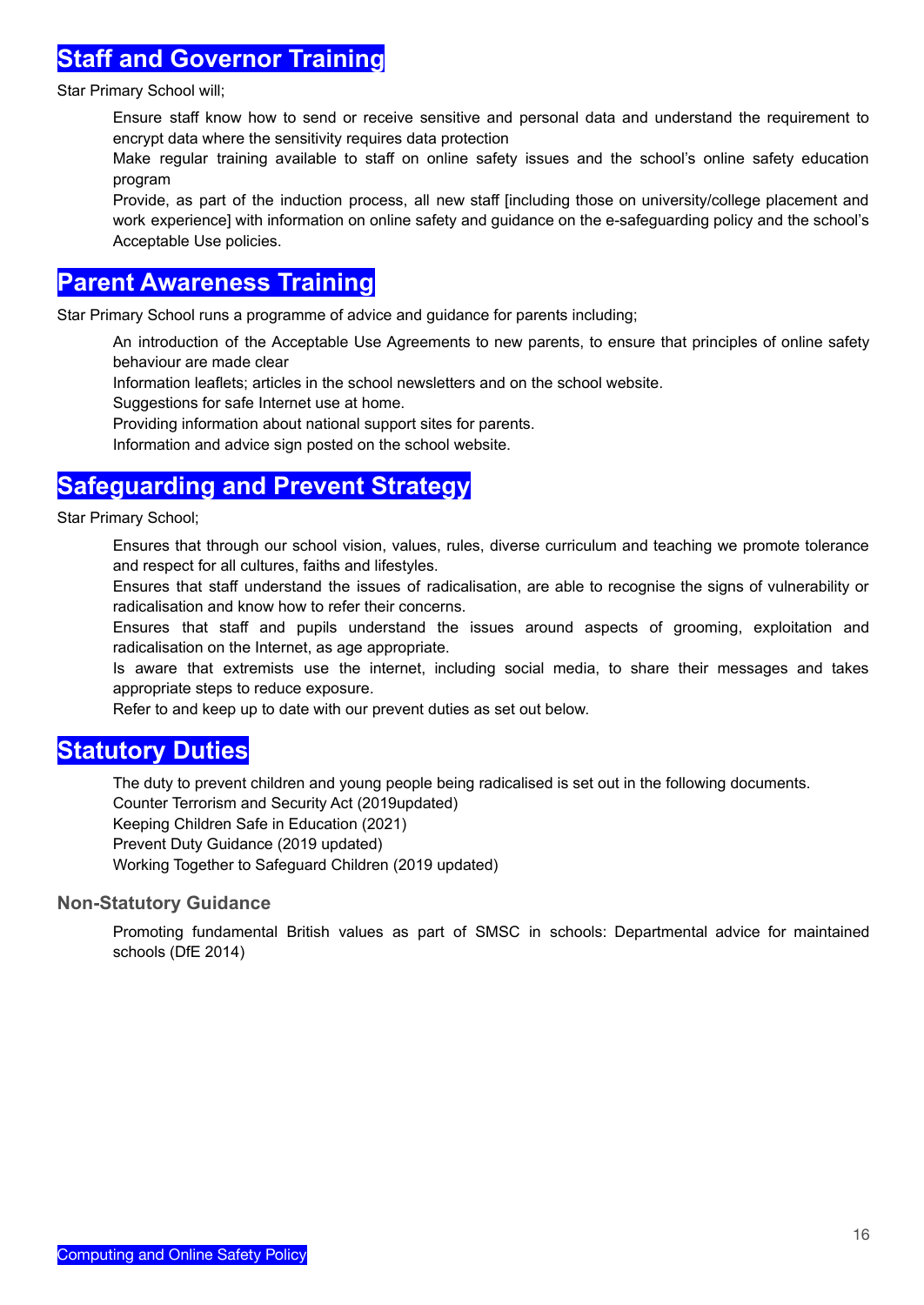### **Conduct and Incident Management**

In this school, all users;

Are responsible for using the school's computing systems in accordance with the relevant Acceptable Usage Policy which they will be expected to sign before being given access to school systems. (At KS1 it would be expected that parents/carers would sign on behalf of the pupils.)

Need to understand the importance of misuse or access to inappropriate materials and be aware of the consequences.

Need to understand the importance of reporting abuse, misuse or access to inappropriate materials and know how to do so.

Should understand the importance of adopting good online safety practice when using digital technologies out of school and realise that the school's online safety Policy covers their actions out of school, if related to their membership of the school.

Will be expected to know and understand school policies on the use of mobile phones, smart watches, digital cameras and handheld devices. They should also know and understand school policies on the taking / use of images and on cyber-bullying

In this school, staff and pupils;

Are responsible for reading the school's online safety policy and using the school computing systems accordingly, including the use of mobile phones and handheld devices.

Should have a good understanding of research skills and the need to avoid plagiarism and uphold copyright regulations.

In this school, parents/carers;

Should provide consent for pupils to use the Internet, as well as other technologies, as part of the online safety acceptable use agreement form at time of their child's entry to the school.

Should know and understand what the 'rules of appropriate use' are and what sanctions result from misuse.

### **Incident Management**

At Star Primary School;

There is strict monitoring and application of the online safety policy and a differentiated and appropriate range of sanctions, though the attitudes and behaviour of users are generally positive and there is rarely need to apply sanctions.

Sanctions are applied according to the policy that applies to that contravention unless a serious incident that involves a criminal act occurs at which point the matter will be directed to the police without regard for internal management procedures.

All members and its wider community are encouraged to be vigilant in reporting issues, in the confidence that issues will be dealt with quickly and sensitively, through the school's escalation processes.

Support is actively sought from other agencies as needed (e.g. LGfL, UK Safer Internet Centre helpline, CEOP) in dealing with online safety issues.

Monitoring and reporting of e safety incidents takes place and contributes to developments in policy and practice in online safety within the school. The local authority / parents / carers are specifically informed of online safety incidents involving young people for whom they are responsible.

We will contact the police if one of our staff or pupils receives online communication that we consider is particularly disturbing or breaks the law.

Any incident that indicates that evidence of indecent images or offences concerning child protection involving members of the school community should be immediately referred to the Police. This is to prevent the loss of valuable evidence both on and off the premises by not inadvertently making the suspect aware of raised suspicions.

### **Managing the Computing Infrastructure**

#### Internet Access, Security & Filtering

Keeping Children Safe in Education obliges schools to "ensure appropriate filters and appropriate monitoring systems are in place [and] not be able to access harmful or inappropriate material [but at the same time] be careful that "over blocking" does not lead to unreasonable restrictions as to what children can be taught with regards to online teaching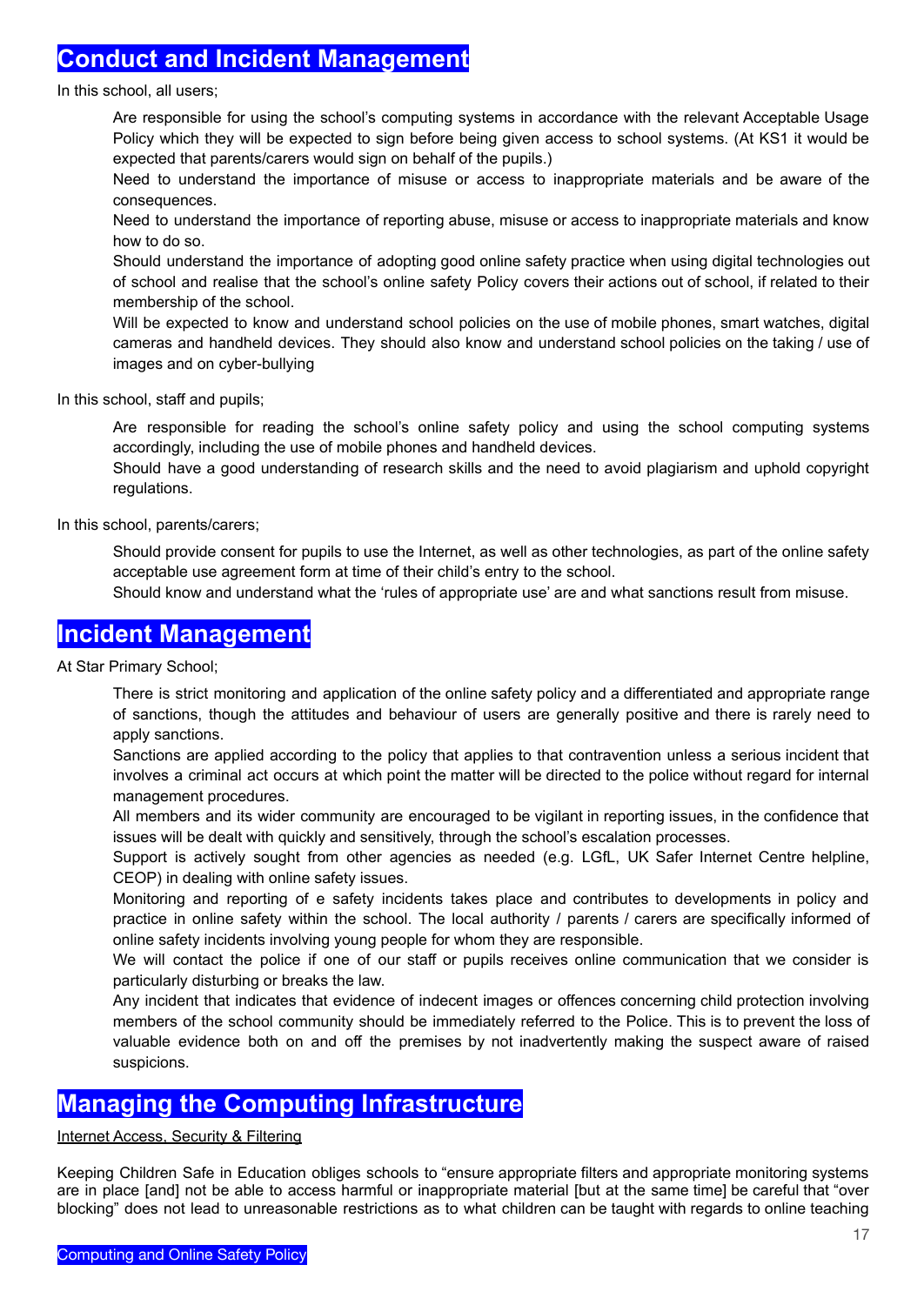and safeguarding." For example, access to Youtube is restricted to staff only via authentication using their USO credentials. Any content that is hosted on Youtube can then be shared with pupils at an age-appropriate level. Our webscreen filtering is strict for this reason.

At Star, the internet connection is provided by LGfL. This means we have a dedicated and secure, schoolsafe connection that is protected with firewalls and multiple layers of security, including a web filtering system called WebScreen 3, which is made specifically to protect children in schools.

There are three types of appropriate monitoring identified by the Safer Internet Centre. These are:

- 1. Physical monitoring (adult supervision in the classroom, at all times)
- 2. Internet and web access
- 3. Active/Pro-active technology monitoring services

At Star, we have decided that all three are appropriate dependent on the age and needs of the pupils.

At home, school devices are secured with the LGfL HomeProtect home filtering so they can be filtered and monitored when on home wifi connections.

When pupils log into any school system on a personal device, activity may also be monitored here. For example, using G Suite for Education with a filtering extension, this will apply when logging into a home Chromebook but also when logging into a Chrome profile on a Windows laptop.

Star Primary School;

Has the educational filtered secure connectivity through the LGfL and so connects to the 'private' National Education Network.

Uses the LGfL Net Sweeper filtering system which blocks sites that fall into categories such as pornography, race hatred, gaming, sites of an illegal nature, etc. All changes to the filtering policy are logged and only available to staff with the approved 'web filtering management' status.

Uses USO user-level filtering where relevant, thereby closing down or opening up options appropriate to the age / stage of the pupils.

Ensures network health through use of Sophos anti-virus software (from LGfL) etc. and network set-up so staff and pupils cannot download executable files.

Uses DfE, local authority or LGfL approved systems such as S2S, USO FX, and secured email to send personal data over the Internet and uses encrypted devices or secure remote access where staff need to access personal level data off-site.

Blocks all chat rooms and social networking sites except those that are part of an educational network or approved learning platform.

Only unblocks other external social networking sites for specific purposes such as Computing or curriculum lessons.

Has blocked pupil access to music download or shopping sites – except those approved for educational purposes at a regional or national level

Uses security time-outs on Internet access where practicable / useful.

Works in partnership with the LGfL to ensure any concerns about the system are communicated so that systems remain robust and protect students.

Is vigilant in its supervision of pupils' use at all times, as far as is reasonable, and uses common-sense strategies in learning resource areas where older pupils have more flexible access.

Ensures all staff and students have signed an acceptable use agreement form and understands that they must report any concerns.

Ensures pupils only publish within an appropriately secure environment: LGfL secure platforms

Requires staff to preview websites before use [where not previously viewed or cached] and encourages use of the school's learning platform as a key way to direct students to age / subject appropriate web sites

Plans the curriculum context for internet use to match pupils' ability, using child-friendly search engines where more open Internet searching is required; e.g. Google Safe Search.

Never allows/is vigilant when conducting 'raw' image search with pupils e.g. Google image search.

Informs all users that internet use is monitored

Informs staff and pupils that that they must report any failure of the filtering systems directly to the Computing Lead / technical team or escalates as appropriate to the Technical Service Provider or LGfL Helpdesk as necessary.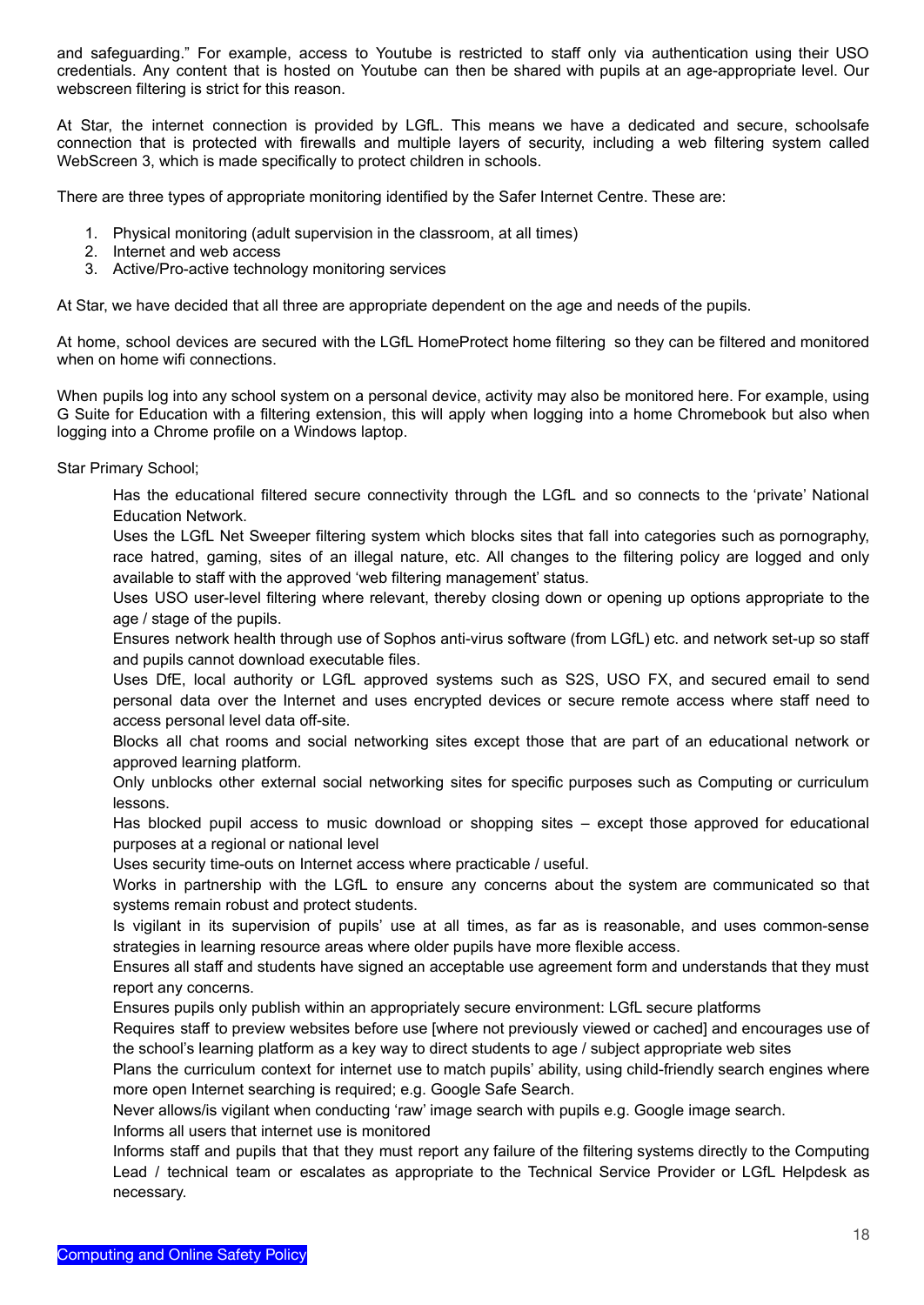Makes clear through staff meetings and teaching programmes that all users know and understand what the 'rules of appropriate use' are and what sanctions result from misuse.

Provides advice and information on reporting offensive materials, abuse/ bullying etc. available for pupils, staff and parents.

Immediately refers any material we suspect is illegal to the appropriate authorities – police – and the LA.

#### Network Management

Star Primary School;

Uses individual, audited log-ins for all users - the London USO system.

Uses guest accounts occasionally for external or short term visitors for temporary access to appropriate services.

Ensures the Computing Leader and technical team are up-to-date with LGfL services and policies. We also require Newham Partnership Working (Technical Support Provider) to be up-to-date with LGfL services and policies.

Storage of all data within the school will conform to the UK data protection requirements.

#### New and Emerging Technology

Star Primary School;

Will access new and emerging technologies for educational benefit and a risk assessment taking into account our safeguarding criteria will be carried out before use in school is allowed.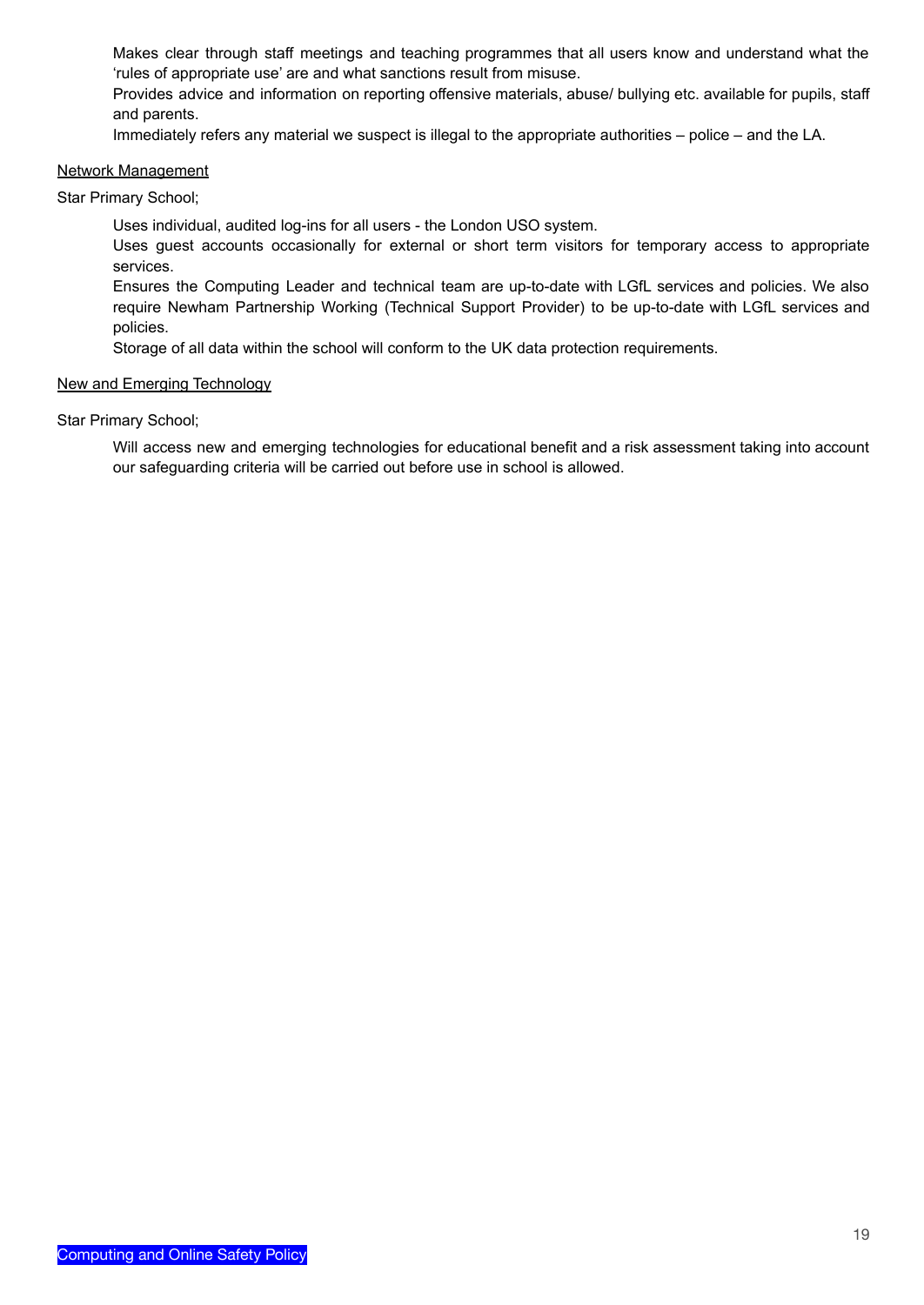### **Ensuring the network is used safely**

#### Star Primary School;

Ensures staff read and sign that they have understood the school's Online Safety policy. Following this, they are set-up with Internet, email access and network access. Staff members have been provided with interactive online safety training. Online access to service is through a unique, audited username and password. We also provide a different username and password for access to our school's network.

Control Staff access to the schools' management information system through a separate password for data security purposes.

Give all pupils their own unique username and password which gives them access to the Internet and the learning platform.

We use LGFL's Unified Sign-On (USO) system for username and passwords.

Have set-up the network with a shared work area for pupils and one for staff. Staff and pupils are shown how to save work and access work from these areas.

Require all users to always log off when they have finished working or are leaving the device unattended.

Have blocked access to music/media download or shopping sites – except those approved for educational purposes.

Make clear that members of staff are responsible for ensuring that all equipment that goes home has the anti-virus and spyware software maintained up-to-date and the school provides them with a solution to do so.

Make it clear that staff ensure that any device loaned to them by the school, is used solely to support their professional responsibilities and that they notify the school of any "significant personal use" as defined by HM Revenue & Customs.

Makes clear that staff accessing local authority systems do so in accordance with any corporate policies Maintains equipment to ensure Health and Safety is followed

Have separate curriculum and administration networks, with access to the Management Information System set-up so as to ensure staff users can only access modules related to their role

Ensures that access to the school's network resources from remote locations by staff is restricted and access is only through school / local authority approved systems

Does not allow any outside agencies to access our network remotely except where there is a clear professional need and then access is restricted and is only through approved systems

Provides pupils and staff with access to content and resources through the approved learning platform which staff and pupils access using their username and password (their USO username and password).

Makes clear responsibilities for the daily back up of MIS and finance systems and other important files.

Uses the DfE secure s2s website for all CTF files sent to other schools.

Ensures that all pupil level data or personal data sent over the Internet is encrypted or only sent within the approved secure system in our local authority or through USO secure file exchange

Follow LGfL advice on Local Area and Wide Area security matters and firewalls and routers have been configured to prevent unauthorised use of our network.

Our wireless network has been secured to industry standard enterprise security level /appropriate standards suitable for educational use.

All computer equipment is installed professionally and meets health and safety standards.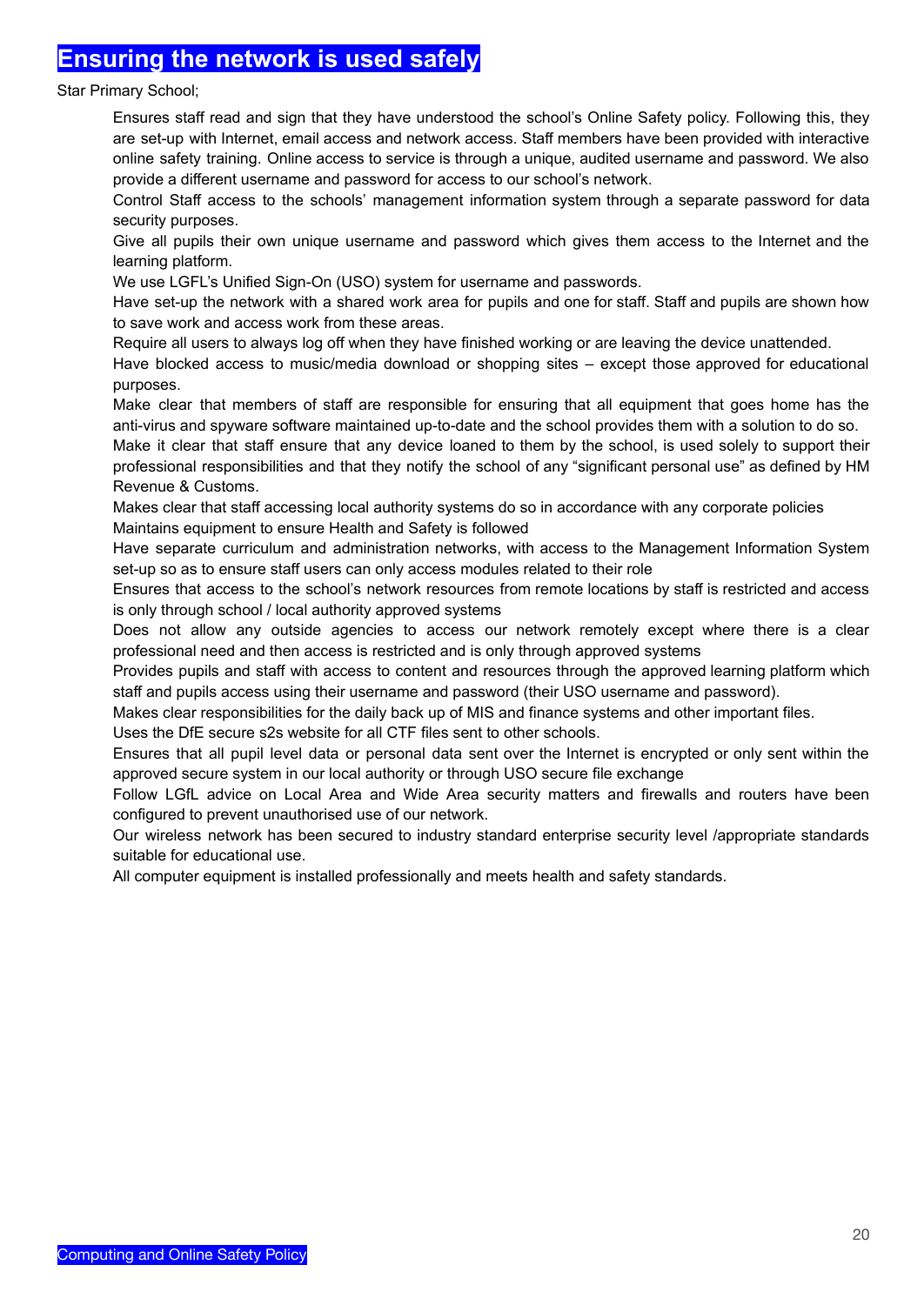### **Personal Password/GMail Accounts**

#### Password Policy

This school makes it clear that staff and pupils must always keep their password private, must not share it with others and must not leave it where others can find it.

All staff have their own unique username and private passwords to access school systems.

Staff are responsible for keeping their password private.

We require staff to change their passwords into the MIS and LGfL USO admin site.

### **GMail**

Star Primary School;

Provides staff with a Gmail account for their professional use, and makes clear personal email should be through a separate account.

Does not publish personal e-mail addresses of pupils or staff on the school website. We use anonymous or group e-mail addresses, for example info@star.newham.sch.uk (with one or more staff having access to an aliased/shared mailbox for a class) for communication with the wider public.

Will contact the police if one of our staff or pupils receives an e-mail that we consider is particularly disturbing or breaks the law.

Will ensure that email accounts are maintained and up to date.

Will report messages relating to or in support of illegal activities to the relevant authority and if necessary to the police.

Knows that spam, phishing and virus attachments can make emails dangerous. We use LGfL-provided technologies to help protect users and systems in the school, including desktop anti-virus product Sophos, plus direct email filtering for viruses, Trojans, pornography, phishing and inappropriate language. Finally, and in support of these, LGfL WebScreen2 filtering monitors and protects our Internet access to the World Wide Web.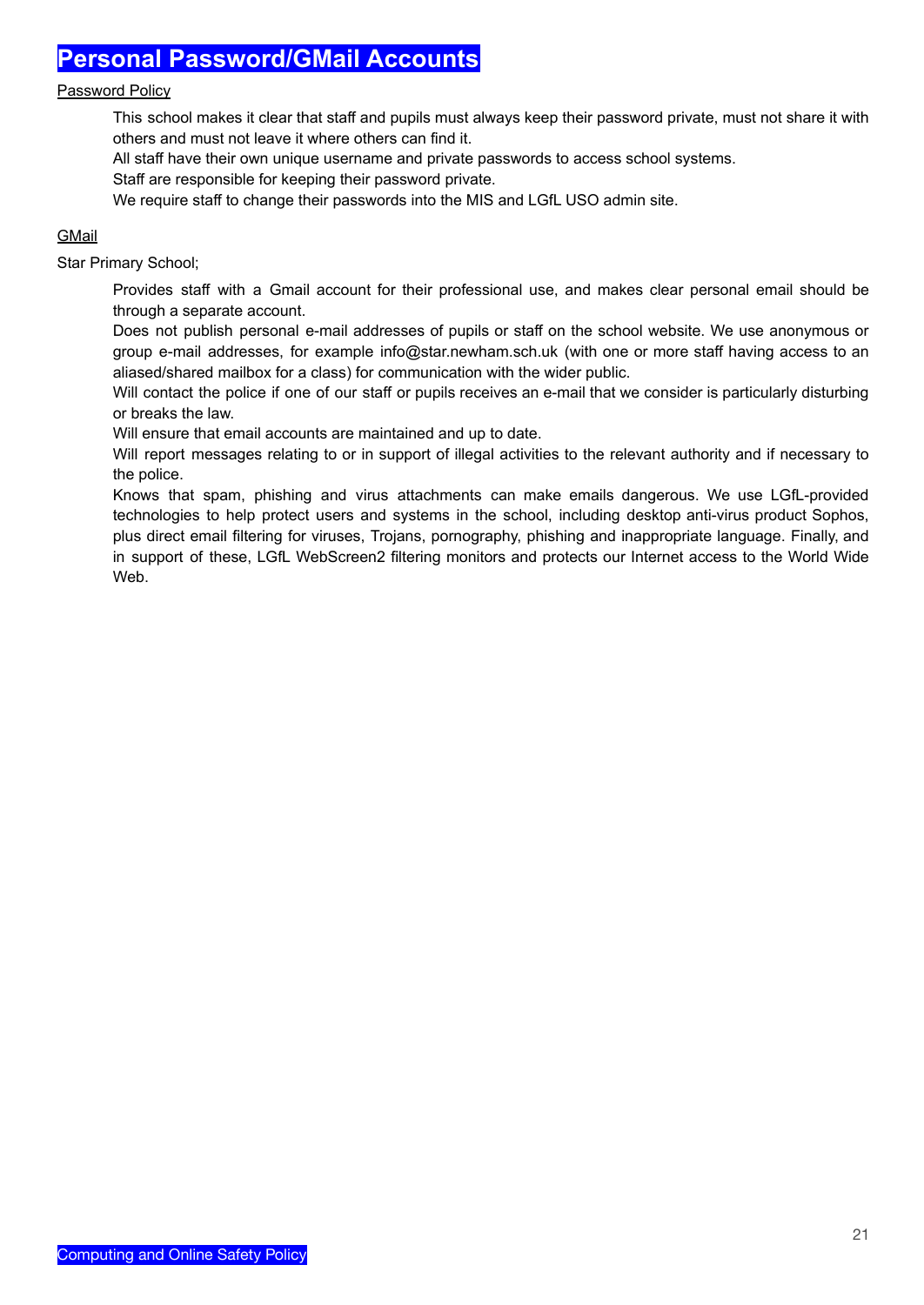### **Pupils**

Pupils are introduced to email as part of the Computing curriculum.

Pupils email accounts are restricted and inactive unless express consent is given by the Digital Strategy Manager and Headteacher

Pupils are taught about the safety and 'netiquette' of using e-mail both in school and at home i.e. they are taught:

- o not to give out their email address unless it is part of a school managed project or to someone they know and trust and is approved by their teacher or parent/carer.
- o that an e-mail is a form of publishing where the message should be clear, short and concise.
- o that any email sent to an external organisation should be written carefully and authorised before sending, in the same way as a letter written on school headed paper.
- o they must not reveal private details of themselves or others in email, such as address, telephone number, etc.
- o to '**Stop** and **Think** before they **Click'** and not open attachments unless they are sure the source is safe.
- o that they should think carefully before sending any attachments.
- o embedding adverts is not allowed.
- o that they must immediately tell a teacher / responsible adult if they receive an e-mail which makes them feel uncomfortable, is offensive or bullying in nature.
- o not to respond to malicious or threatening messages.
- o not to delete malicious of threatening emails, but to keep them as evidence of bullying.
- o not to arrange to meet anyone they meet through e-mail without having discussed with an adult and taking a responsible adult with them.
- o that forwarding 'chain' e-mail letters is not permitted.

Pupils sign the school Agreement Form to say they have read and understood the online safety rules, including email and we explain how any inappropriate use will be dealt with.

### **Staff**

Staff can only use the local authority or LGfL email systems / Gmail on the school system.

Access in school to external personal email accounts may be blocked.

Staff use a 'closed' local authority email system which is used for local authority communications and some 'local authority approved' transfers of information.

Never use email to transfer staff or pupil personal data.

Staff know that email sent to an external organisation must be written carefully and may require authorisation.

- o the sending of multiple or large attachments should be limited, and may also be restricted by the provider of the service being used.
- o All staff are required to sign our local authority / school Agreement Form (AUP) to say they have read and understood the online safety rules, including email and we explain how any inappropriate use will be dealt with.. Staff 'Accept' usage terms and conditions when they first login to their user area. They accept the usage terms and conditions every 3 months.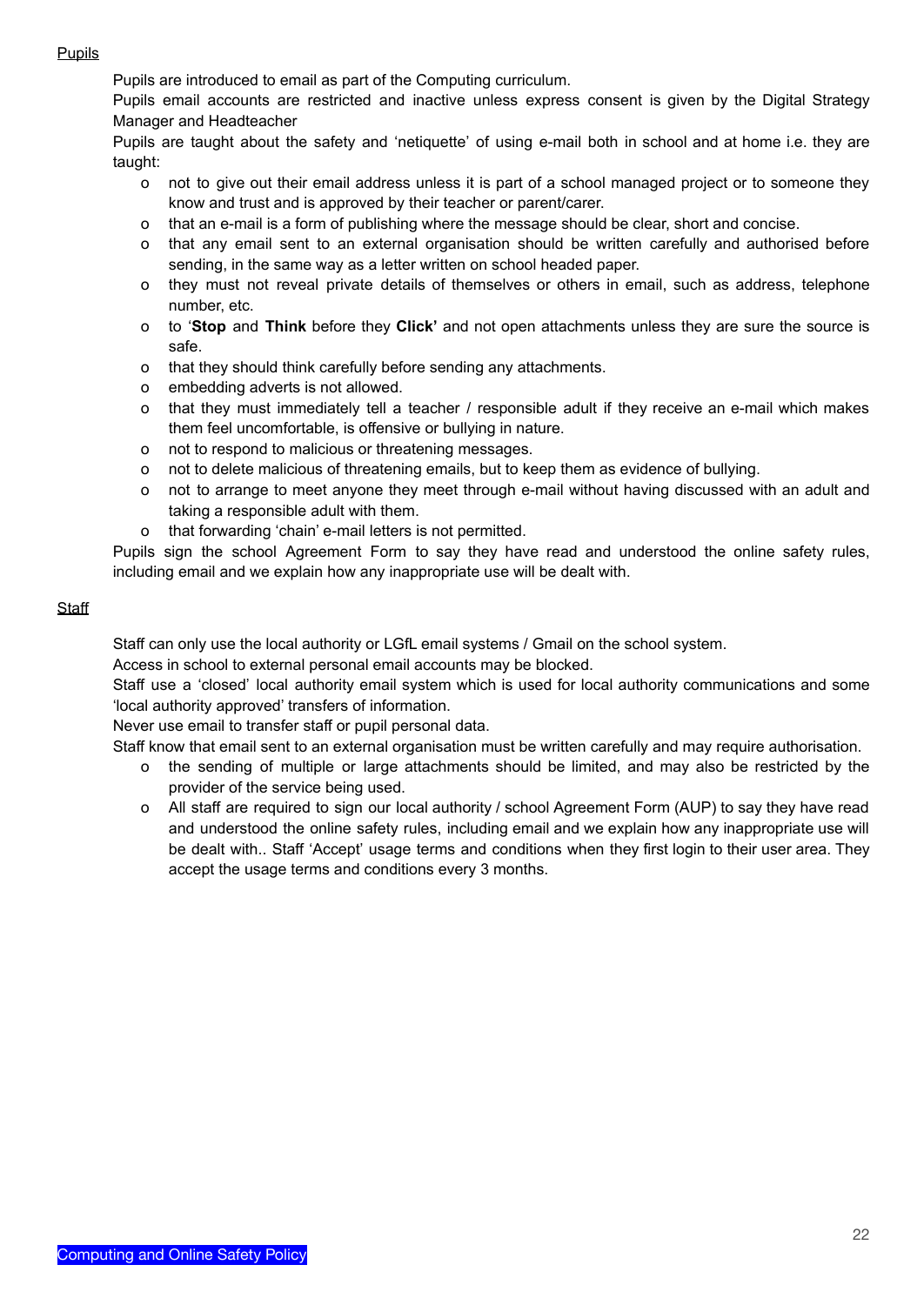### **School Website**

The Head teacher takes overall responsibility to ensure that the website content is accurate and the quality of presentation is maintained.

Uploading of information is restricted to our authorised website managers once approved by the Head teacher. The school website complies with the statutory DfE guidelines for publications.

Most material is the schools' own work; where other's work is published or linked to, we credit the sources used and state clearly the author's identity or status.

The point of contact on the web site is the school address, telephone number and we use a general email contact address, e.g. info@star.newham.sch.uk.

Home information or individual email identities will not be published.

Photographs published online do not have full names attached.

We do not use pupils' names when saving images in the file names or in the tags when publishing to the school website.

Online Safety advice and help is sign posted from the school website to support the whole school community.

### **Google Drive**

Uploading of information on the schools' Google Drive is shared between different staff members according to their responsibilities e.g. all class teachers upload information in their teacher drive

Users can only log on to the Google Drive and access the Google for Education Workspace with their staff USO and Google account credentials

Data stored on our Google Drive will not be shared with external users unless prior consent is given by the Digital Strategy manager

Access to shared drives is restricted

Data uploaded to the schools Google Drive will only be accessible by members of the school community. In school, pupils are only able to upload and publish within school approved and closed systems: pupil shared drives and their own personal drive area

All pupils and staff receive regular CPD around the safe and appropriate use of the Google Workspace Data is archived and / or removed annually

Copies of files and folders are not made unnecessarily

Our Google Drive complies with our Privacy Notice, Retention Policy and UK GDPR regulations

## **CCTV**

We have CCTV in the school as part of our site surveillance for staff and student safety. We will not reveal any recordings (retained for 30 days), without permission except where disclosed to the police as part of a criminal investigation.

We only allow footage to be reviewed with written consent from the Head Teacher unless in an emergency requested by the Police. This applies to all staff.

All images are stored and processed in compliance with the Data Protection Act (2018) and are only kept for a limited period.

#### **Please refer to CCTV Policy**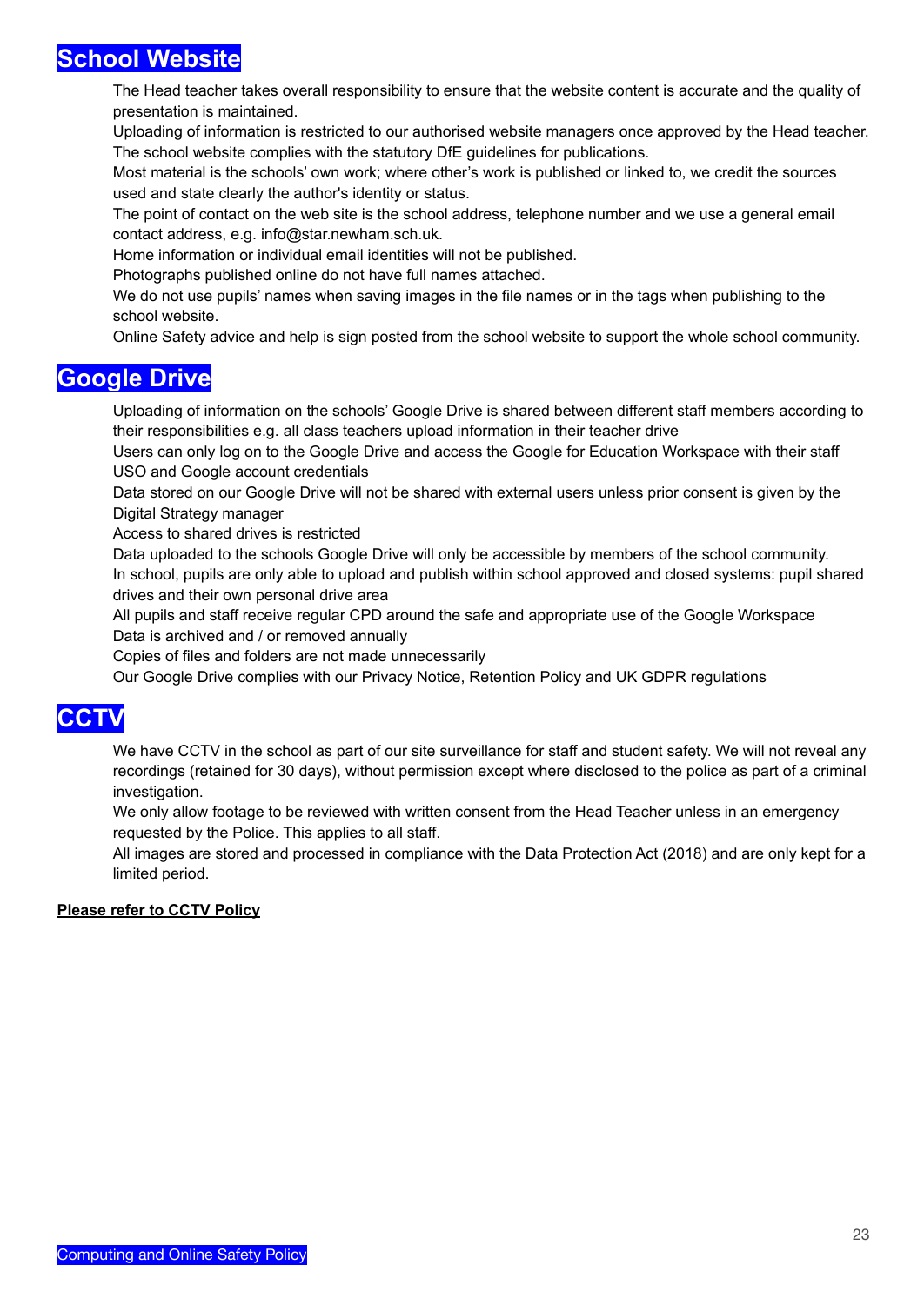### **Social Media and Networking**

Teachers are instructed not to run social network spaces for pupil use on a personal basis or to open up their own spaces to their pupils , but to use the schools' preferred system for such communications.

The school will control access to social media and social networking sites.

Pupils will be advised never to give out personal details of any kind which may identify them and/or their location. Examples would include real name, address, mobile or landline phone numbers, school attended, IM and email addresses, full names of friends/family, specific interests and clubs etc.

Staff wishing to use social media tools with pupils as part of the curriculum will need permission from the Head teacher or SLT before using them in the classroom. They will need to risk assess the sites before use and check the sites terms and conditions to ensure the site is age appropriate.

Personal publishing will be taught via age appropriate sites such as Google Sites] that are suitable for educational purposes. They will be moderated by the school where possible.

Pupils will be advised on security and privacy online and will be encouraged to set passwords, deny access to unknown individuals and to block unwanted communications. Pupils will be encouraged to approve and invite known friends on social networking sites and to deny access to others by making profiles private.

All members of the school community are advised not to publish specific and detailed private thoughts, especially those that may be considered threatening, hurtful or defamatory.

Concerns regarding students' use of social networking, social media and personal publishing sites (in or out of school) will be raised with their parents/carers, particularly when concerning students' underage use of sites.

School staff will ensure that in private use;

No reference should be made in social media to students / pupils, parents / carers or school staff.

They do not engage in online discussion on personal matters relating to members of the school community. Personal opinions should not be attributed to the school or local authority.

Security settings on personal social media profiles are regularly checked to minimise risk of loss of personal information.

### **Official use of Social Media**

- $\triangleright$  Star Primary's official social media channel is Twitter.
- $\triangleright$  Official use of social media sites by the school will only take place with clear educational or community engagement objectives with specific intended outcomes e.g. increasing parental engagement.
- $\triangleright$  Official use of social media sites as communication tools will be formally approved by the Headteacher.
- $\triangleright$  Approved staff members will use school/setting provided email addresses to register for and manage any official approved social media channels.
- ➢ Members of staff running official social media channels will sign a specific Acceptable Use Policy (AUP) to ensure they are aware of the required behaviours and expectations of use and to ensure that sites are used safely, responsibly and in accordance with local and national guidance and legislation.
- $\triangleright$  Acceptable usage training will be provided to approved staff members to ensure that they are aware how to use the social media platforms and ensure that they are used safely and responsibly.
- $\triangleright$  Social media platforms will only be used to celebrate and showcase activities and workshops, they will not be used as a communication tool.
- $\triangleright$  Any online publication on official social media sites will comply with legal requirements including the Data Protection Act 2018, right to privacy conferred by the Human Rights Act 1998, or similar duty to protect private information and will not breach any common law duty of confidentiality, copyright etc.
- ➢ Official social media use will be in line with existing policies including anti-bullying, child protection and UK GDPR.
- ➢ Images or videos of pupils will only be shared on official social media sites/channels in accordance with the media consent policy.
- $\triangleright$  Information about safe and responsible use of social media channels will be communicated clearly and regularly to all members of the community.
- $\triangleright$  Official social media sites will be suitably protected (e.g. password protected) and where possible/appropriate, run and/or linked to from the school/setting website and take place with written approval from the Leadership Team.
- $\triangleright$  Leadership staff must be aware of account information and relevant details for social media channels in case of emergency, such as staff absence.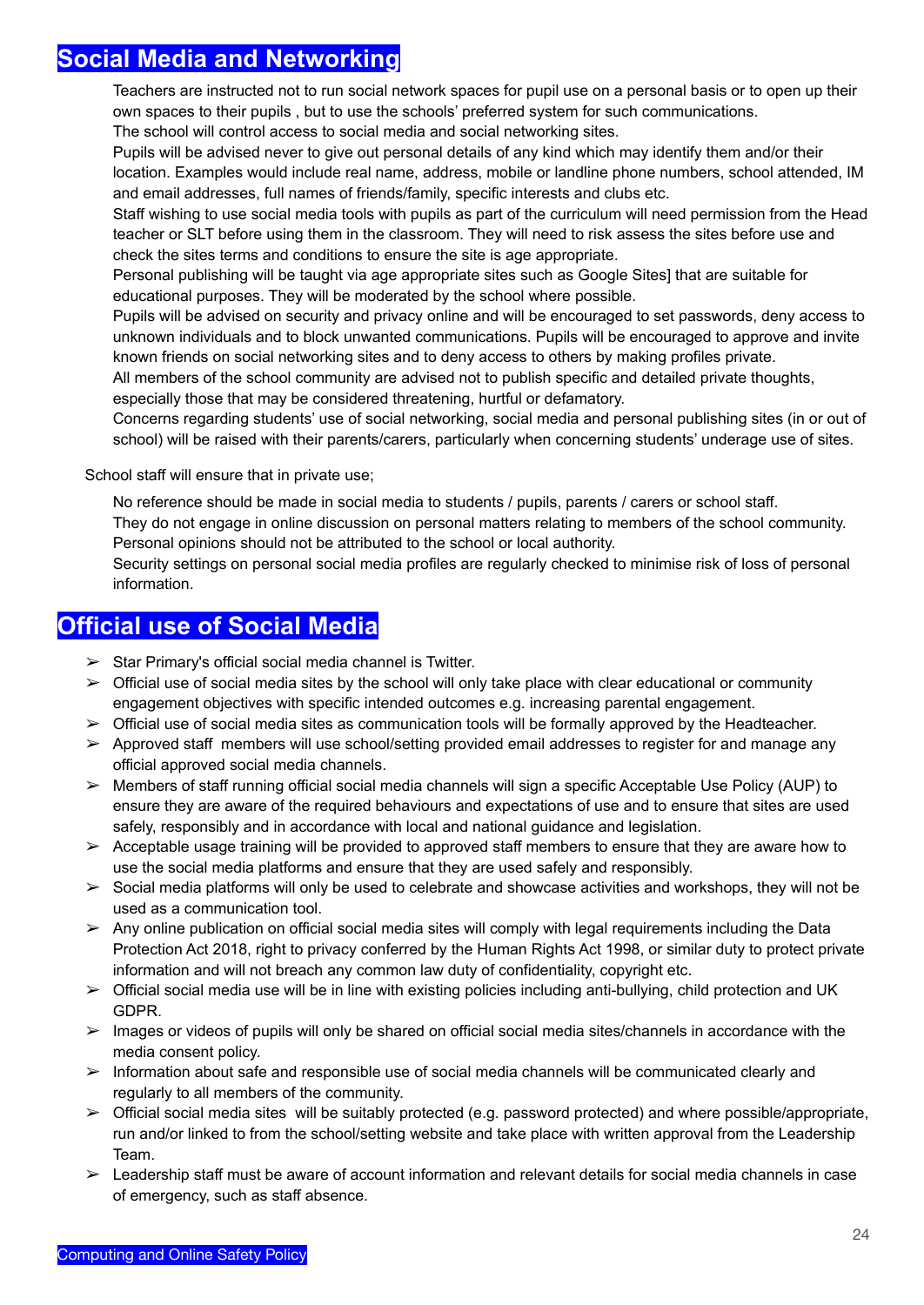- $\triangleright$  Parents/Carers and pupils will be informed of any official social media use, along with expectations for safe use and action taken to safeguard the community.
- ➢ Official social media channels will link back to the school/setting website and/or Acceptable Use Policy to demonstrate that the account is official.
- $\triangleright$  The school/setting will ensure that any official social media use does not exclude members of the community who are unable or unwilling to use social media channels.

# **Video Conferencing**

Star Primary School;

Use Google Meet as part of the Google for Education Workspace for video conferencing Staff know how to safely deploy 'host controls' on any Google Meet

Staff, parents and pupils follow the rules and guidance for the safe use of Google Meet

Quick Access is turned off for online parent consultations and external users so only approved hosts can admit entry

Google Meet links are reset and made invisible to all parents, staff and pupils after each Google Meet via Google Classroom

Any data breach or inappropriate conduct is reported to the school DPOs: Lisle Von Buchenroder, Gemma Williams and Matthew Norton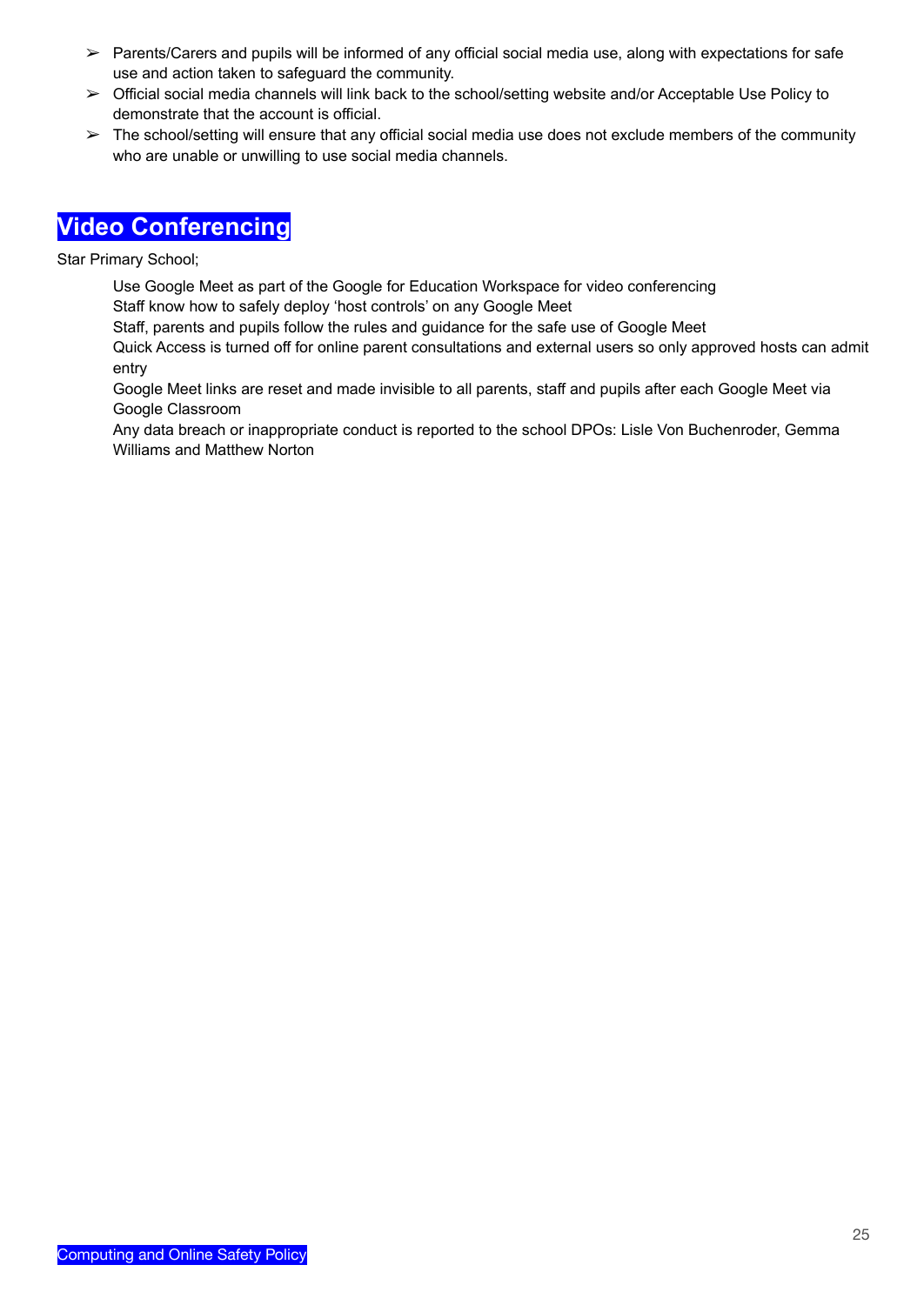### **Data Security**

Personal data will be recorded, processed, transferred and made available according to the Data Protection Act 2018.

### Strategic and Operational Practices

At Star Primary School;

The school is the Data Controller and the Head Teacher is the Senior Information Risk Officer (SIRO). Staff are clear who are the key contact(s) for key school information.

We ensure staff know who to report any incidents where data protection may have been compromised. All staff are assessed using the Disclosure and Barring Service (DBS) and Disqualification by Association (DbA) checks and records are held in one central record e.g. SIMS. We ensure all the following school stakeholders sign an Acceptable Use Agreement form. We have a system so we know who has signed.

- o Staff
- o Governors
- o Pupils
- o Parents

This makes clear staff responsibilities with regard to data security, passwords and access.

We follow local authority guidelines for the transfer of any data, such as MIS data or reports of children, to professionals working in the local authority or their partners in Children's Services / Family Services, Health, Welfare and Social Services.

We require that any protected and restricted material must be encrypted if the material is to be removed from the school and limit such data removal.

School staff with access to setting-up usernames and passwords for email, network access and learning platform access are working within the approved system and follow the security processes required by those systems.

We ask staff to undertake at least annual house-keeping to review, remove and destroy any digital materials and documents which need no longer be stored.

Regular UK GDPR health checks are undertaken and logged

Staff receive UK GDPR training every 2 years

### **Technical Solutions**

All staff have access to secure area(s) on the network to store sensitive documents or photographs.

We require staff to log-out of systems when leaving their computer, but also enforce lock-out after 10 minutes of idle time on the network.

We use the DfE S2S site to securely transfer CTF pupil data files to other schools.

Staff with access to the Admissions System also uses an LGfL OTP tag as an extra precaution.

We use RAv3 with its 2-factor authentication for remote access into our systems.

We use LGfL USO FX to transfer other data to schools in London, such as references, reports of children.

We use the LGfL secure data transfer system, USO AutoUpdate, for creation of online user accounts for access to broadband services and the London content.

No back-ups leave the site on mobile devices.

We use RM remote secure back-up solution for disaster recovery on our network servers.

We comply with the WEEE directive on equipment disposal by using an approved or recommended disposal company for disposal of equipment where any protected or restricted data has been held.

Portable equipment loaned by the school for use by staff at home, where used for any protected data, is disposed of through the same procedure.

Paper based sensitive information is shredded, using a cross cut shredder.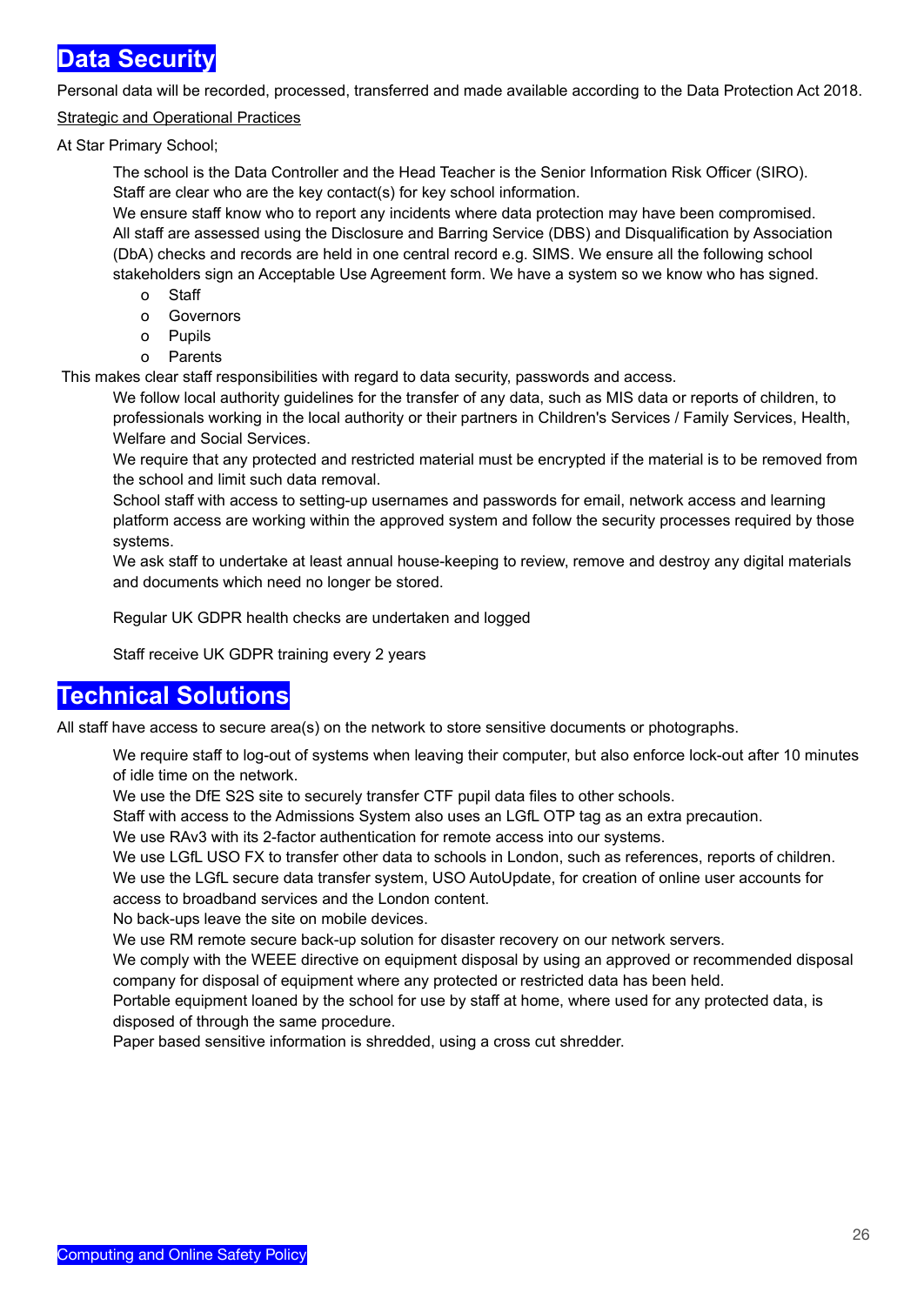### **Equipment and Digital Content**

All school mobile devices that connect through the school's wireless access points are subjected to the same filtration and monitoring system as those devices that gain access to the internet through conventional authenticate network connections.

#### Personal mobile phones and mobile devices including wearable technology and BYOD

Student mobile phones which are brought into school must be turned off (not placed on silent) and handed to the Reception staff on arrival at school. These can be collected at the end of the day.

Staff members may use their phones during school break times.

Designated 'mobile use free' areas are the school staff room and private office spaces

Mobile phones brought into school are entirely at the staff member, pupil' & parents' or visitors' own risk. The school accepts no responsibility for the loss, theft or damage of any phone or handheld device brought into school.

All visitors are requested to keep their phones on silent.

The recording, taking and sharing of images, video and audio on any mobile device is to be avoided; except where it has been explicitly agreed otherwise by the Head Teacher. Such authorised use is to be monitored and recorded. All mobile device use is to be open to scrutiny and the Head Teacher is to be able to withdraw or restrict authorisation for use at any time if it is to be deemed necessary.

Where parents or pupils need to contact each other during the school day, they should do so only through the school's telephone. Staff may use their phones during break times. If a staff member is expecting a personal call they may leave their phone with the school office to answer on their behalf, or seek specific permissions to use their phone at other than their break times.

Mobile phones and personally-owned devices will not be used in any way during lessons or formal school time. They should be switched off or silent at all times.

Mobile phones and personally-owned mobile devices brought into school are the responsibility of the device owner. The school accepts no responsibility for the loss, theft or damage of personally-owned mobile phones or mobile devices.

Mobile phones and personally-owned devices are not permitted to be used in certain areas within the school site, e.g. changing rooms and toilets.

The bluetooth or similar function of a mobile phone should be switched off at all times and not be used to send images or files to other mobile phones.

No images or videos should be taken on mobile phones or personally-owned mobile devices without the prior consent from the Head Teacher.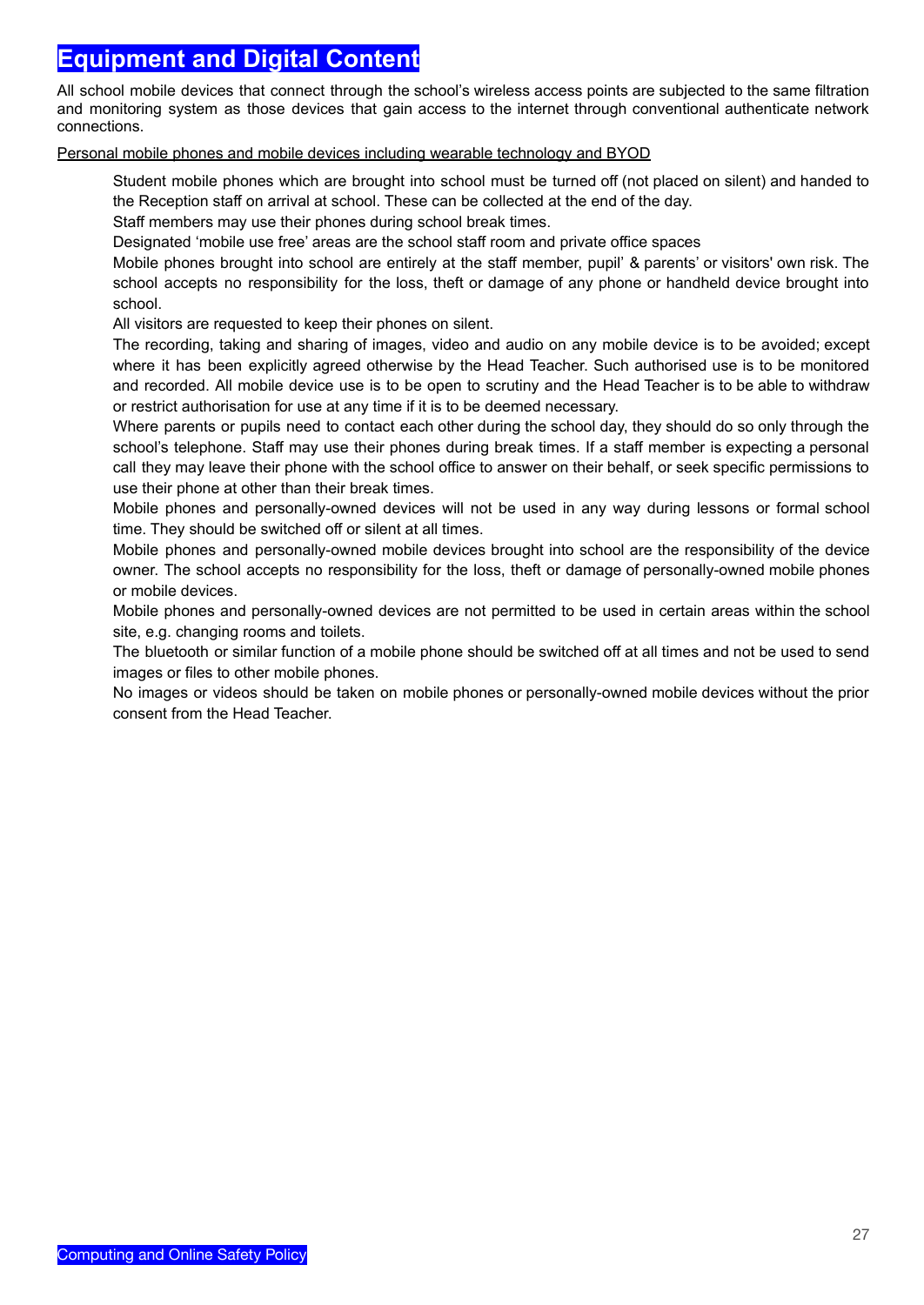#### Pupils' use of personal devices

The school strongly advises that pupil mobile phones and other mobile devices should not be brought into school.

The school accepts that there may be particular circumstances in which a parent wishes their child to have a mobile phone for their own safety and this applies to Years Five and Six pupils only. Pupils required to bring a mobile phone into school in lower year groups must have consent fro the Headteacher. A written letter of application from the parent is required.

If a pupil breaches the school policy then the phone or device will be held in a secure place in the school office. Mobile phones and devices will be released to parents or carers in accordance with the school policy.

Phones and devices must not be taken into examinations. Pupils found in possession of a mobile phone during an exam will be reported to the appropriate examining body. This may result in the pupil's withdrawal from either that examination or all examinations.

If a pupil needs to contact his or her parents or carers, they will be allowed to use a school phone. Parents are advised not to contact their child directly during the school day, but to contact the school office.

Pupils should protect their phone numbers by only giving them to trusted friends and family members. Pupils will be instructed in safe and appropriate use of mobile phones and personally-owned devices and will be made aware of boundaries and consequences.

Personal devices that can store, share and/or transmit data or content should not be brought into school without prior consent from staff. It may be confiscated, searched and any inappropriate content deleted or shared with the authorities by the head teacher or appointed representative.

#### Staff use of personal devices

Staff devices must be noted in school – name, make & model, serial number as part of the Asset Register.

Staff are discouraged from using their own mobile phones or devices for contacting pupils or their families in their professional capacity.

Staff members are encouraged to use a school phone where contact with pupils, parents or carer is required. If it can't be avoided staff should use the 141 prefix to avoid disclosing their private number.

Mobile phones and personally-owned devices should be switched off or switched to 'silent' mode.

Bluetooth communication should be 'hidden' or switched off.

If members of staff have an educational reason to allow children to use mobile phones or a personally-owned device as part of an educational activity then it will only take place when approved by SLT.

Staff should avoid using personally-owned devices, such as mobile phones or cameras, to take photos or videos of pupils and should only use work-provided equipment for this purpose.

If a member of staff breaches the school policy then disciplinary action may be taken.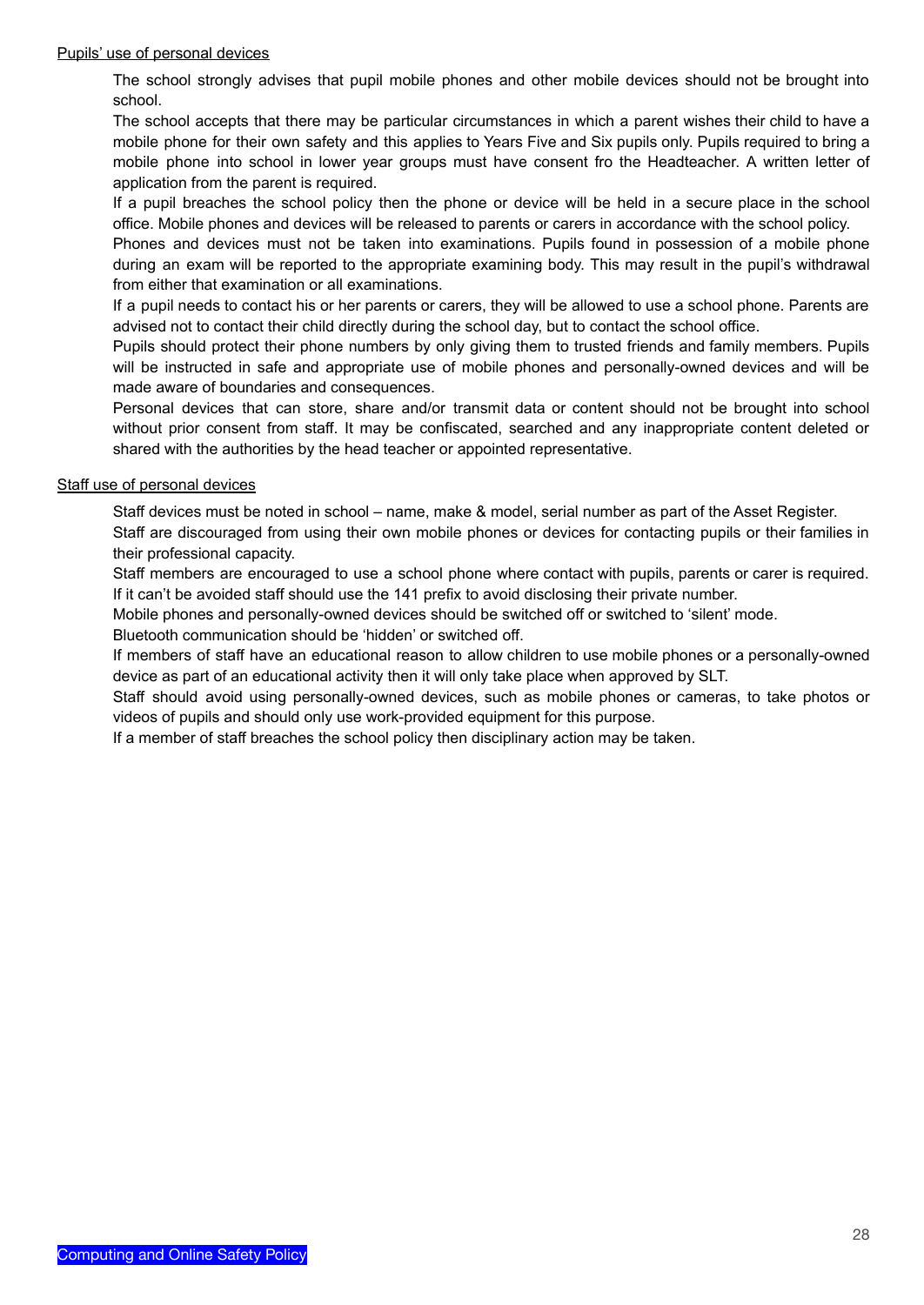## **Digital Images and Video**

At Star Primary School;

We gain parental/carer permission for use of digital photographs or video involving their child as part of the school agreement form when their daughter/son joins the school.

We do not identify pupils in online photographic materials or include the full names of pupils in the credits of any published school produced video materials

Staff sign the school's Acceptable Usage Policy and this includes a clause on the use of mobile phones / personal equipment for taking pictures of pupils.

If specific pupil photos (not group photos) are used on the school website, in the prospectus or in other high profile publications the school will obtain individual parental or pupil permission for its long term use.

The school blocks/filter access to social networking sites or newsgroups unless there is a specific approved educational purpose.

Pupils are taught about how images can be manipulated in their online safety education programme and also taught to consider how to publish for a wide range of audiences which might include governors, parents or younger pupils as part of their Computing scheme of work.

Pupils and staff are advised to be very careful about placing any personal photos on any 'social' online network space. They are taught to understand the need to maintain privacy settings so as not to make public, personal information.

Pupils are taught that they should not post images or videos of others without their permission. We teach them about the risks associated with providing information with images (including the name of the file), that reveals the identity of others and their location, such as house number, street name or school.

We teach them about the need to keep their data secure and what to do if they are subject to bullying, grooming or abuse.